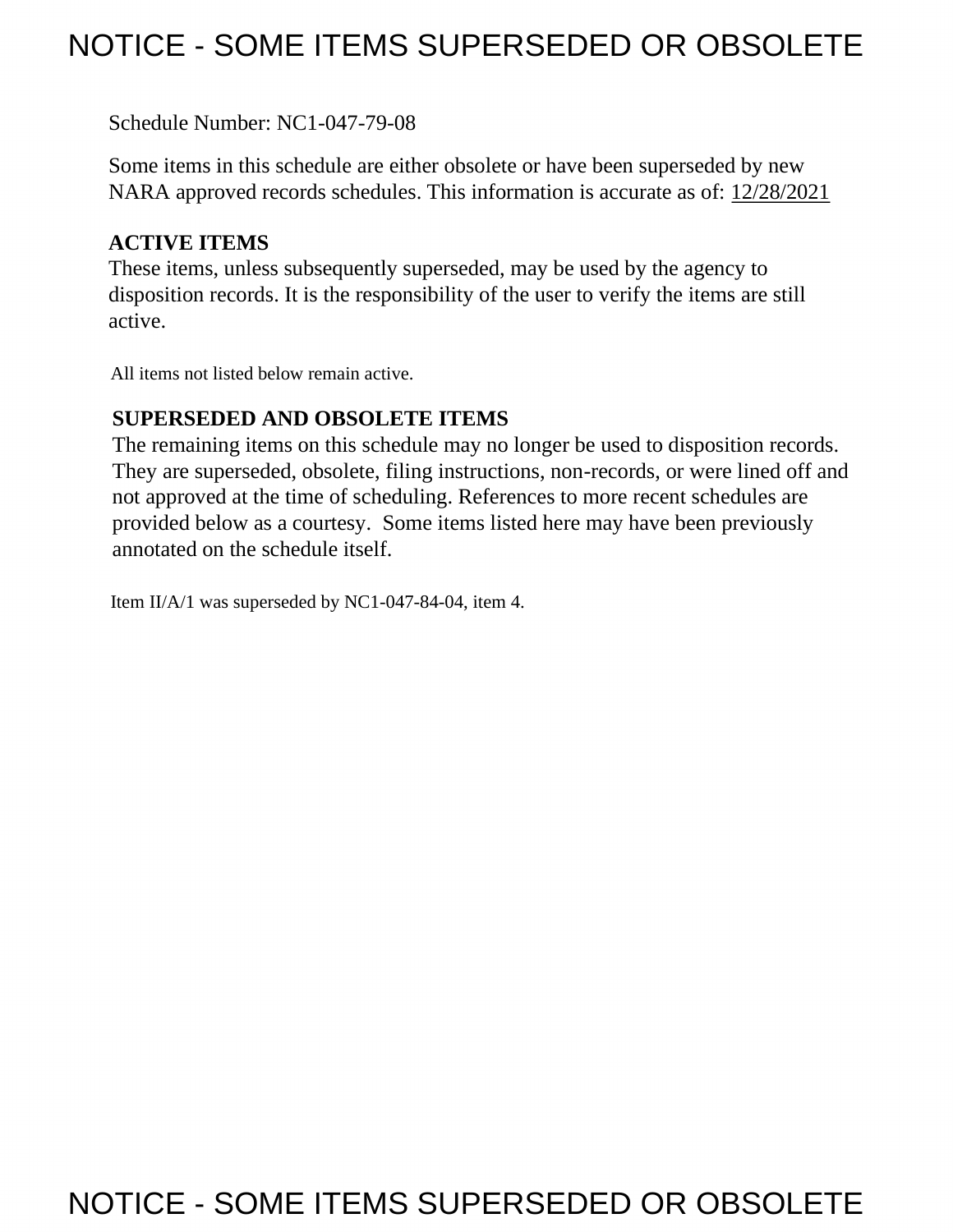|                      |                                                                                                                                                                                                                                                                                                                                                                                                                                                                                                                                                                                                                                                                                                                                                                                                            |              |                                                                                                                                             |                                                                 | Rena NCO 13Feb-77AP                   |
|----------------------|------------------------------------------------------------------------------------------------------------------------------------------------------------------------------------------------------------------------------------------------------------------------------------------------------------------------------------------------------------------------------------------------------------------------------------------------------------------------------------------------------------------------------------------------------------------------------------------------------------------------------------------------------------------------------------------------------------------------------------------------------------------------------------------------------------|--------------|---------------------------------------------------------------------------------------------------------------------------------------------|-----------------------------------------------------------------|---------------------------------------|
|                      | REQUEST FOR RECORDS SPOSITION AUTHORITY                                                                                                                                                                                                                                                                                                                                                                                                                                                                                                                                                                                                                                                                                                                                                                    |              |                                                                                                                                             | LEAVE BLANK                                                     |                                       |
|                      | (See Instruction, on reverse)                                                                                                                                                                                                                                                                                                                                                                                                                                                                                                                                                                                                                                                                                                                                                                              |              | ON 8OL                                                                                                                                      |                                                                 |                                       |
|                      |                                                                                                                                                                                                                                                                                                                                                                                                                                                                                                                                                                                                                                                                                                                                                                                                            |              | NC1-47-79-8                                                                                                                                 |                                                                 |                                       |
|                      | TO: GENERAL SERVICES ADMINISTRATION,<br>NATIONAL ARCHIVES AND RECORDS SERVICE, WASHINGTON, DC 20408                                                                                                                                                                                                                                                                                                                                                                                                                                                                                                                                                                                                                                                                                                        |              | DATE RECEIVED 1 3 FEB 1979                                                                                                                  |                                                                 |                                       |
|                      | 1. FROM (AGENCY OR ESTABLISHMENT)<br>Department of Health, Education, and Welfare                                                                                                                                                                                                                                                                                                                                                                                                                                                                                                                                                                                                                                                                                                                          |              |                                                                                                                                             |                                                                 |                                       |
| 2. MAJOR SUBDIVISION |                                                                                                                                                                                                                                                                                                                                                                                                                                                                                                                                                                                                                                                                                                                                                                                                            |              | NOTIFICATION TO AGENCY                                                                                                                      |                                                                 |                                       |
|                      | Social Security Administration                                                                                                                                                                                                                                                                                                                                                                                                                                                                                                                                                                                                                                                                                                                                                                             |              | In accordance with the provisions of 44 U.S.C. 3303a the disposal re-<br>quest, including amendments, is approved except for items that may |                                                                 |                                       |
| 3. MINOR SUBDIVISION |                                                                                                                                                                                                                                                                                                                                                                                                                                                                                                                                                                                                                                                                                                                                                                                                            |              | be stamped "disposal not approved" or "withdrawn" in column 10.                                                                             |                                                                 |                                       |
|                      | Office of Family Assistance<br>4. NAME OF PERSON WITH WHOM TO CONFER                                                                                                                                                                                                                                                                                                                                                                                                                                                                                                                                                                                                                                                                                                                                       | 5. TEL. EXT. |                                                                                                                                             |                                                                 |                                       |
|                      |                                                                                                                                                                                                                                                                                                                                                                                                                                                                                                                                                                                                                                                                                                                                                                                                            |              |                                                                                                                                             |                                                                 |                                       |
|                      | Ernest P. Lardieri                                                                                                                                                                                                                                                                                                                                                                                                                                                                                                                                                                                                                                                                                                                                                                                         | 594-5770     |                                                                                                                                             |                                                                 |                                       |
|                      | 6. CERTIFICATE OF AGENCY REPRESENTATIVE:<br>I hereby certify that I am authorized to act for this agency in matters pertaining to the disposal of the agency's records;                                                                                                                                                                                                                                                                                                                                                                                                                                                                                                                                                                                                                                    |              |                                                                                                                                             |                                                                 |                                       |
| X <br>C. DATE        | that the records proposed for disposal in this Request of $24$ page(s) are not now needed for the business of<br>this agency or will not be needed after the retention periods specified.<br>A Request for immediate disposal.<br><b>B</b> Request for disposal after a specified period of time or request for permanent<br>retention.<br><b>AGENCY REPRESENTATIVE</b><br>SIGNATURE OF                                                                                                                                                                                                                                                                                                                                                                                                                    | E. TITLE     | Keeds Myt. Ofen                                                                                                                             |                                                                 |                                       |
|                      | 8. DESCRIPTION OF ITEM                                                                                                                                                                                                                                                                                                                                                                                                                                                                                                                                                                                                                                                                                                                                                                                     |              |                                                                                                                                             |                                                                 | 10.                                   |
| ITEM NO.             | (With Inclusive Dates or Retention Periods)                                                                                                                                                                                                                                                                                                                                                                                                                                                                                                                                                                                                                                                                                                                                                                |              |                                                                                                                                             | SAMPLE OR<br>JOB NO.                                            | <b>ACTION TAKEN</b>                   |
|                      | RECORDS RETENTION AND DISPOSAL SCHEDULE<br>OFFICE OF FAMILY ASSISTANCE HEADQUARTERS RECORDS                                                                                                                                                                                                                                                                                                                                                                                                                                                                                                                                                                                                                                                                                                                |              |                                                                                                                                             |                                                                 |                                       |
|                      | The records described below are created by Office of<br>Family Assistance (OFA) headquarters components in the<br>administration of the Aid to Families with Dependent.<br>Children (AFDC) program, a joint Federal-State program<br>providing public assistance to families with dependent<br>children. OFA headquarters components develop policies<br>and procedures for State implementation of the AFDC<br>program; review and authorize State AFDC budgets and<br>payments; and develop research and statistical informa-<br>tion relating to the program. OFA also administers<br>refugee assistance programs (Cuban and Indo-Chinese<br>programs) and the U.S. Repatriate Program, a program of<br>assistance for U.S. citizens abroad.<br>This schedule should be used in conjunction with Admin- |              |                                                                                                                                             |                                                                 |                                       |
|                      | istrative Directives System (ADS) Guide SSA.g:40-2,<br>Exhibit 1, Files Common to Most Offices. ADS Guide<br>SSA.g:40-2, Exhibit 1, provides retention and disposal<br>instructions for personnel, reference, and management<br>files maintained by most SSA offices.                                                                                                                                                                                                                                                                                                                                                                                                                                                                                                                                      |              |                                                                                                                                             |                                                                 |                                       |
|                      |                                                                                                                                                                                                                                                                                                                                                                                                                                                                                                                                                                                                                                                                                                                                                                                                            |              |                                                                                                                                             | <b>STANDARD FORM 115</b>                                        |                                       |
| $115 - 107$          | <del>1-5-79. Chauges auth appea</del><br>of Charlott ashite <i>sight (</i> SSA).<br>feut to New Not Engineer                                                                                                                                                                                                                                                                                                                                                                                                                                                                                                                                                                                                                                                                                               |              |                                                                                                                                             | Revised April, 1975<br>Administration<br>FPMR (41 CFR) 101-11.4 | <b>Prescribed by General Services</b> |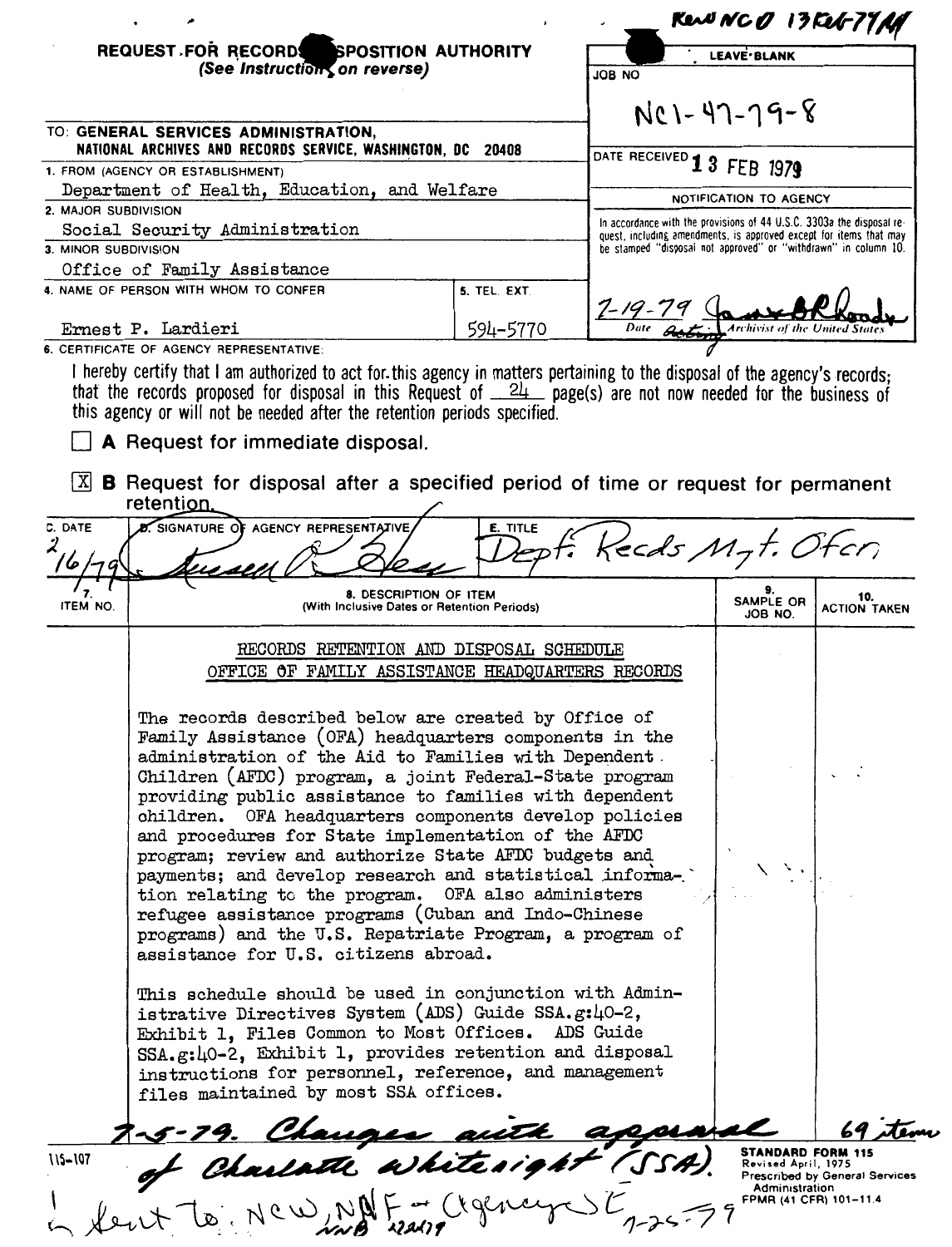# example of the set of the set of the set of the set of the set of the set of the set of the set of the set of the set of the set of the set of the set of the set of the set of the set of the set of the set of the set of th ,, **INSTRUCTIONS**

Use Standard Form 115 (obtainable from supply depots of the office or if they are records created by another office or agency.<br>Federal Supply Service, General Services Administration) and the agency and interdifection shou Federal Supply Service. General Services Administration) and the An identification should be provided of **the** types of records inords Disposition Division. Office of Federal Records Centers. Na-<br>Care photographic records of the Service, Washington, D.C. 20408) to the intensity is and pequante identifiestion should be provided of tional Archives and Records Service. Washington. D.C. 20408) to An itemization and accurate identification should, be provided of<br>obtain authority to dispose of records or to request permanent re-<br>the series of records tha obtain authority to dispose of records or to request permanent re-<br>tention of records. Detach the fifth copy from the set and keep as<br>Each exage should comprise the largest practical grounds of

·-•Items withdrawn or not approved for disposal wiil be so marked.· I a. t b. etc .. under the general series e\_ntry. · . , ,  $\frac{1}{2}$  accompanied by a notification of approval from GAO. be made of the records, thus:

mediately. Box B sh'ould be checked if continuing disposal authority visions of **FPMR** § IO J-11.5 should be observed. is requested or if permanent retention is requested. Only one box *Entry 9* should be checked if samples are submitted for an item.<br>However. samples of the records are not required unless they are

tified on the form in sequence. i.e.. 1- 2. 3. 4. etc. *and item* submitted, the relevant job and item number should be entered.

*Entry A* should show what records are proposed for disposal. *Entry 10* should be left blank. etimos que mujeu polític in Troni  $\mathcal{D}$ .  $\zeta$ **STORES**  $\mathbb{R}^2$ 上衣 of Family Assistance fice ' RLO ċ, Ωċ.  $\mathcal{L}$  C  $\circ$ . ÷ Ć. in de tich • • .J. \_\_\_ ,  $\mathbb{C}^{\infty}$  $\sim$   $\tilde{\ }$ C  $2.3 + 13$  $\sim$   $\zeta$ ime.

 $\sim$   $\sim$ 

Records

General Instructions: Center headings should indicate what office's records are involved if all records described on the form are not those of the same

continuation sheet Standard Form I I Sa (obtainable from the Rec $\gamma$  .  $\gamma$  volved if they are other than textural records, for example, if they  $\cdot$ .

tention of records. Detach the fifth copy from the set and keep as Each series should comprise the largest practical grouping of vour reference copy. Submit the first four copies of the set to the expansion against a larg your reference copy. Submit the first four copies of the set to the separately organized and logically related materials that can be very sell be returned by related with four materials that the cality related materials th National Archives and Records Service. One copy will be returned treated as a single unit for purposes of disposal. Component parts<br>to the agency agnotification of items that are authorized for disposal. of a series may be listed separately if numbered consecutively as

A statement should be provided showing when disposal is to

If immediate disposal is requested of past accumulations of rec- *Specific Instructions:* ords. the inclusive dates during which the records were produced

Entries 1, 2, and 3 should show what agency has custody of the<br>records that are identified on the form, and should contain the name<br>of the department or independent agency, and its major and minor<br>subdivisions,<br>and its maj Entries 4 and 5 should help identify and locate the person to<br>whom inquiries regarding the records should be directed.<br>records is contingent upon their being microfilmed, or otherwise *Entry* 6 should be signed and dated on the four copies by the reproduced or recorded on machine readable media. the retention agency representative. The number of pages involved in the request period should read: "Until ascertained that reproduced copies or should be inserted. The should be inserted. The state of the state of the state of the state of the state of the state of the state of the state of the state of the state of the state of the state of the state of the state Box A should be checked if the records may be disposed of im- and are adequate substitutes for the paper records." Also. the pro-

*Entry* 7 should contain the numbers of the items of records iden- ... requested by the NARS appraiser. If an item has been previously

 $\sum_{i=1}^{n}$ 

\ I /

 $CC$  $\ddot{\phantom{a}}$ ienticien. 14 \.. - .( ſι  $\mathbb{U}$  $\sim$  0 ć *(* ,-  $\sqrt{ }$ a yek bibûde yîs. Wîze arken û h r. 1990 - Village<br>Station - Village  $\mathbb{C}^{11}$  .  $\mathbb{C}^{11}$ . editir

( '. J

( .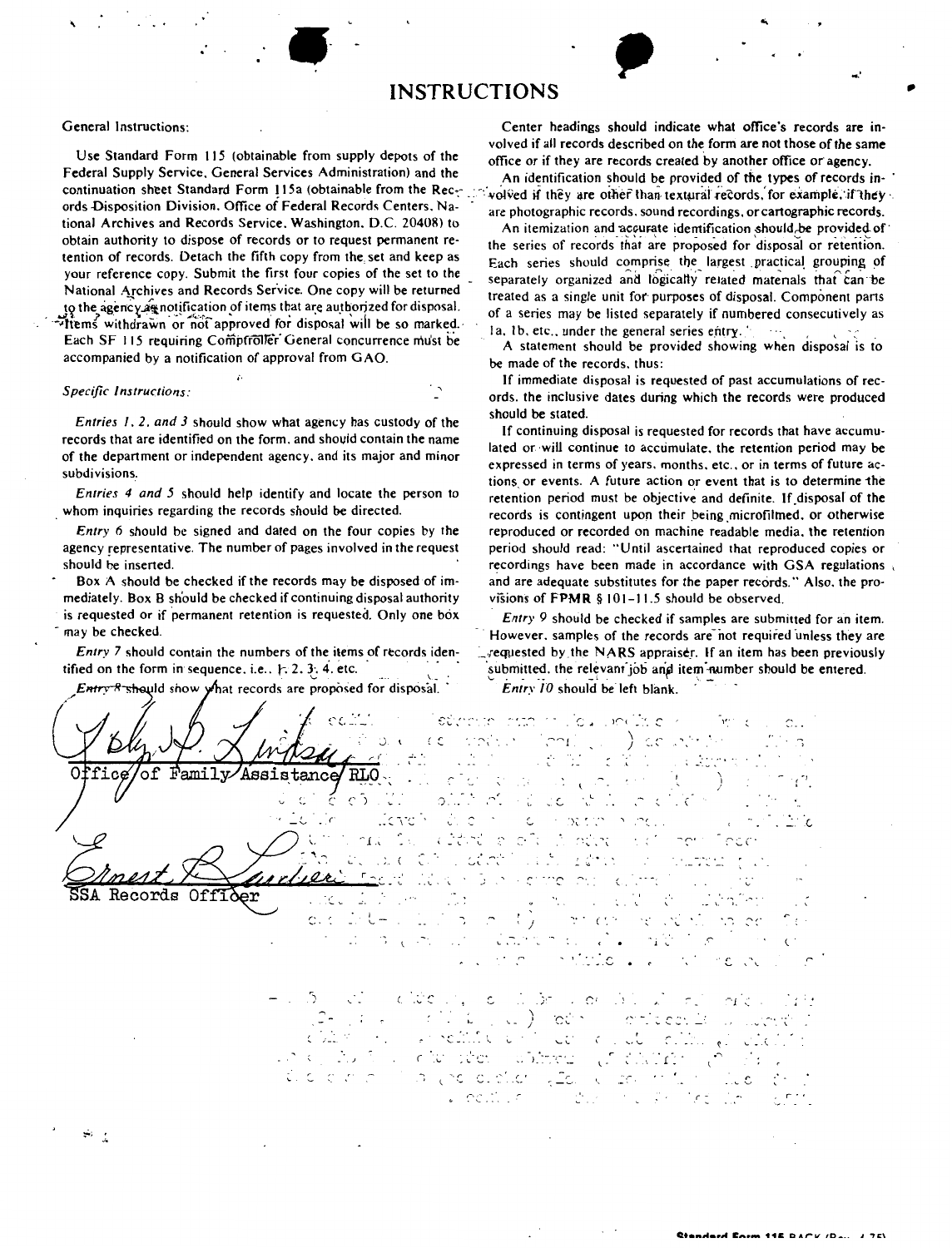|                |    |                                                                         | 'Request for Records Disposition Authority-Continuation                                                                                                                                                                                                                                                                                                                                                            | JOB NO.                    |  | PAGE OF<br>$2$ of $24$ |  |
|----------------|----|-------------------------------------------------------------------------|--------------------------------------------------------------------------------------------------------------------------------------------------------------------------------------------------------------------------------------------------------------------------------------------------------------------------------------------------------------------------------------------------------------------|----------------------------|--|------------------------|--|
| 7.<br>ITEM NO. |    |                                                                         | 9.<br>SAMPLE OR<br>JOB NO.                                                                                                                                                                                                                                                                                                                                                                                         | 10.<br><b>ACTION TAKEN</b> |  |                        |  |
| Ι.             |    |                                                                         | GENERAL PROGRAM ADMINISTRATION RECORDS                                                                                                                                                                                                                                                                                                                                                                             |                            |  |                        |  |
|                | А. |                                                                         | Administrative Files                                                                                                                                                                                                                                                                                                                                                                                               |                            |  |                        |  |
|                |    |                                                                         | Files created or maintained by most regional offices<br>in the performance of their assigned functions.                                                                                                                                                                                                                                                                                                            |                            |  |                        |  |
|                |    | l.                                                                      | Official file copies of outgoing correspondence<br>related to office functions.                                                                                                                                                                                                                                                                                                                                    |                            |  |                        |  |
|                |    | 2.                                                                      | Comments on draft reports, studies, and proposals<br>prepared by other offices.                                                                                                                                                                                                                                                                                                                                    |                            |  |                        |  |
|                |    | 3.                                                                      | Contributions to and/or comments on proposed<br>legislation.                                                                                                                                                                                                                                                                                                                                                       |                            |  |                        |  |
|                |    | 4.                                                                      | Suggestion evaluations.                                                                                                                                                                                                                                                                                                                                                                                            |                            |  |                        |  |
|                |    | 5.                                                                      | Program and management reports, such as overtime<br>and staffing reports, workload and production<br>reports, and other reports prepared to submit<br>narrative or statistical data to management<br>offices.                                                                                                                                                                                                      |                            |  |                        |  |
|                |    | Destroy 2 years after the close of the calendar year<br>in which dated. |                                                                                                                                                                                                                                                                                                                                                                                                                    |                            |  |                        |  |
|                |    | Note:                                                                   | Documents in the file that require additional<br>action or that relate to ongoing projects may<br>be retained until the action or project is<br>completed.                                                                                                                                                                                                                                                         |                            |  |                        |  |
|                | в. |                                                                         | Working Files                                                                                                                                                                                                                                                                                                                                                                                                      |                            |  |                        |  |
|                |    |                                                                         | Nonessential working papers retained for reference<br>purposes by staff members. Included are extra<br>copies of official file material, supporting of<br>background papers used in developing official files<br>but not needed as part of the official file, studies<br>or similar material not acted upon, papers used as<br>administrative aids and papers that do not serve as<br>a basis for official action. |                            |  |                        |  |
|                |    |                                                                         | Destroy after 2 years or when no longer needed for<br>reference, whichever is earlier.                                                                                                                                                                                                                                                                                                                             |                            |  |                        |  |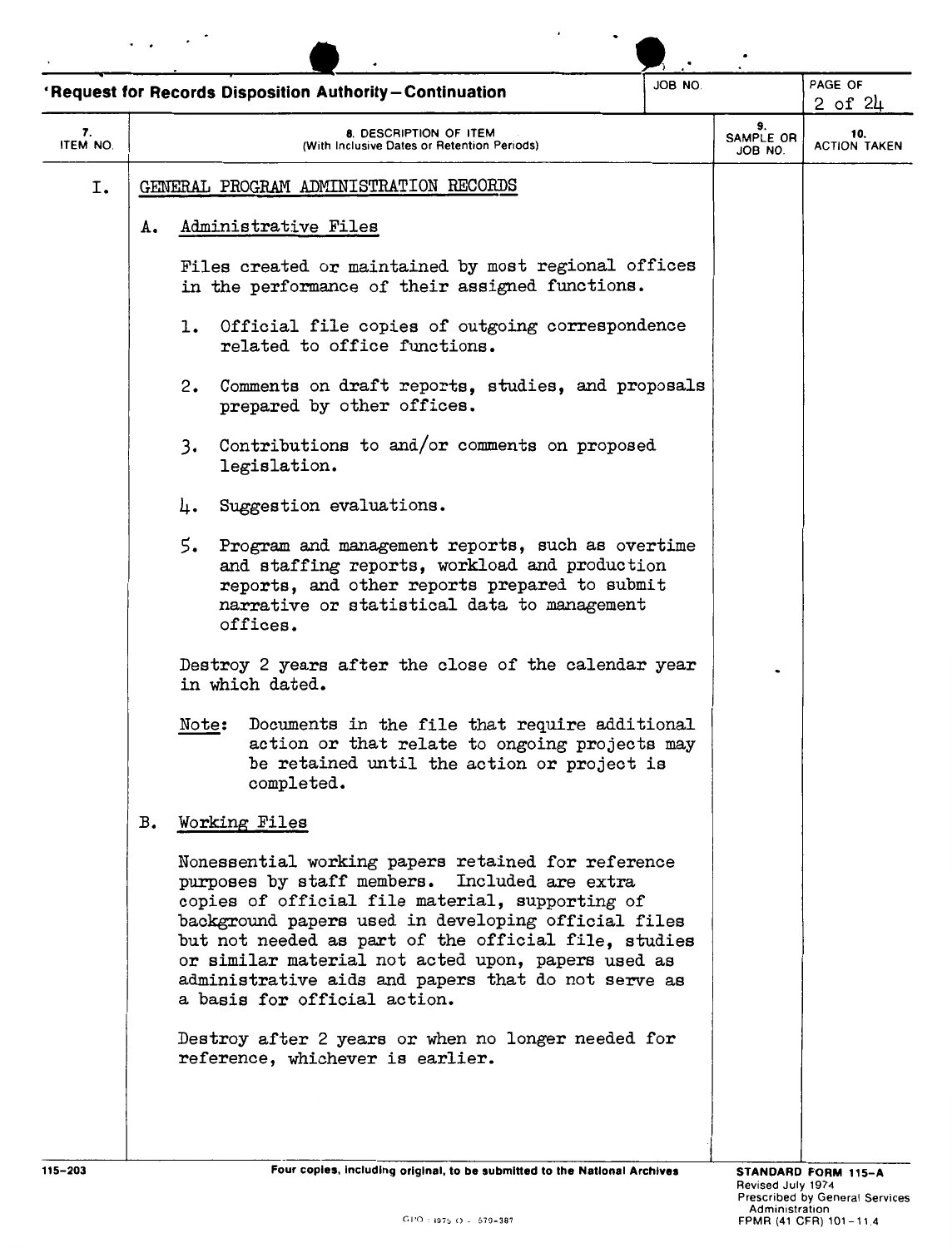|                |                | <b>Request for Records Disposition Authority-Continuation</b>                                                                                                                                                                                                                                                                                                                                                                                   | JOB NO.                    |                            | PAGE OF<br>$3$ of $2h$ |
|----------------|----------------|-------------------------------------------------------------------------------------------------------------------------------------------------------------------------------------------------------------------------------------------------------------------------------------------------------------------------------------------------------------------------------------------------------------------------------------------------|----------------------------|----------------------------|------------------------|
| 7.<br>ITEM NO. |                | <b>8. DESCRIPTION OF ITEM</b><br>(With Inclusive Dates or Retention Periods)                                                                                                                                                                                                                                                                                                                                                                    | 9.<br>SAMPLE OR<br>JOB NO. | 10.<br><b>ACTION TAKEN</b> |                        |
|                | $\mathbb{C}$ . | Controlled Correspondence Files                                                                                                                                                                                                                                                                                                                                                                                                                 |                            |                            |                        |
|                |                | Files consisting of correspondence received from<br>Members of Congress or the public relating to OFA<br>These records are not required for claims<br>programs.<br>or legal purposes. Correspondence is generally main-<br>tained in alphabetical order by name of writer or<br>name of claimant.                                                                                                                                               |                            |                            |                        |
|                |                | Congressional Inquiries<br>1.<br>where year, ald.                                                                                                                                                                                                                                                                                                                                                                                               |                            |                            |                        |
|                |                | 2.<br>Public Inquiries<br>$\begin{array}{c}\n \omega \ell \omega \\ \text{Destroy after 6 months.} \frac{\partial}{\partial \ell},\n \end{array}$                                                                                                                                                                                                                                                                                               |                            |                            |                        |
|                | D.             | Correspondence Control Logs                                                                                                                                                                                                                                                                                                                                                                                                                     |                            |                            |                        |
|                |                | Correspondence control logs reflecting the assignment<br>and disposition of incoming controlled correspondence.<br>Close out at the end of the calendar year and destroy                                                                                                                                                                                                                                                                        |                            |                            |                        |
|                | Е.             | 1 year thereafter.<br>Office of General Counsel Opinions                                                                                                                                                                                                                                                                                                                                                                                        |                            |                            |                        |
|                |                | Published and unpublished copies of HEW Office of<br>General Counsel (OGC) opinions maintained by OFA<br>offices for reference purposes. These opinions may<br>pertain to any aspect of OFA programs.                                                                                                                                                                                                                                           |                            |                            |                        |
|                |                | Destroy when superseded or obsolete.                                                                                                                                                                                                                                                                                                                                                                                                            |                            |                            |                        |
| II.            |                | PROGRAM FILES                                                                                                                                                                                                                                                                                                                                                                                                                                   |                            |                            |                        |
|                | Α.             | Policy Files                                                                                                                                                                                                                                                                                                                                                                                                                                    |                            |                            |                        |
|                |                | Policy Precedent Files<br>ı.<br>Policy memorandums, interpretations (policy<br>interpretation questions), clarifications, and<br>similar records accumulated by OFA headquarters<br>components responsible for program policy develop-<br>ment. The records serve as precedent for future<br>program policy determinations. These records may<br>be maintained by OFA offices or within the OFA.<br>central files. These regards are maintained |                            |                            |                        |

 $\bar{\lambda}$ 

Revised July 1974<br>Prescribed by General Services<br>Administration = Administration<br>FPMR (41 CFR) 101–11.4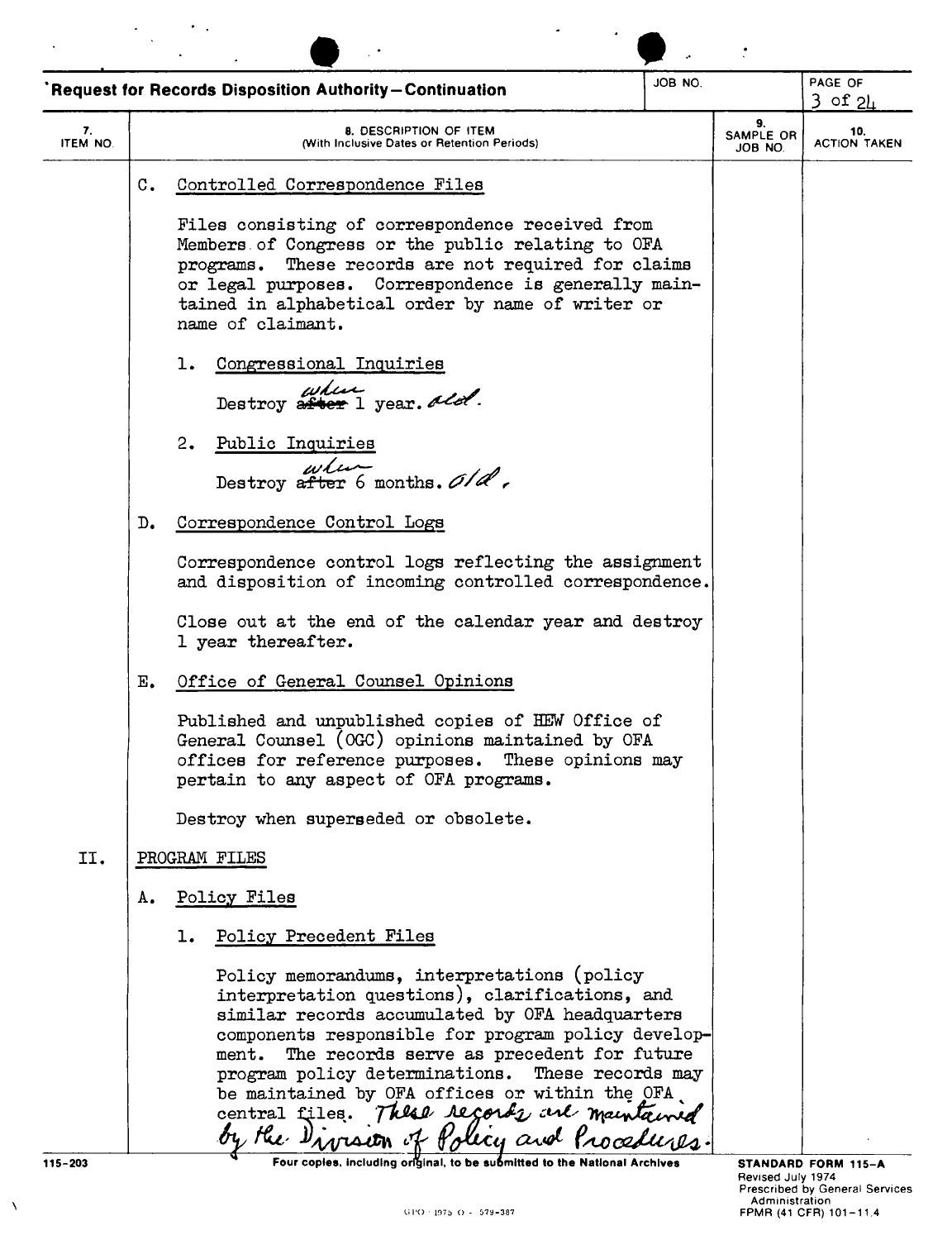| Request for Records Disposition Authority-Continuation |                                                                                                                                                                                                                                                                                                                                                                                                                                                                                                                                                                                                                                                                                                                                                                                                                                                                                                                                                                                                                                                                                                                                                                                                                                                                                                                                                                                                                                                                                                                                                                                                                                                                                                                                                                                                  | PAGE OF<br>$4$ of $2$ |                            |                                          |  |
|--------------------------------------------------------|--------------------------------------------------------------------------------------------------------------------------------------------------------------------------------------------------------------------------------------------------------------------------------------------------------------------------------------------------------------------------------------------------------------------------------------------------------------------------------------------------------------------------------------------------------------------------------------------------------------------------------------------------------------------------------------------------------------------------------------------------------------------------------------------------------------------------------------------------------------------------------------------------------------------------------------------------------------------------------------------------------------------------------------------------------------------------------------------------------------------------------------------------------------------------------------------------------------------------------------------------------------------------------------------------------------------------------------------------------------------------------------------------------------------------------------------------------------------------------------------------------------------------------------------------------------------------------------------------------------------------------------------------------------------------------------------------------------------------------------------------------------------------------------------------|-----------------------|----------------------------|------------------------------------------|--|
| 7.<br>ITEM NO.                                         | 8. DESCRIPTION OF ITEM<br>(With Inclusive Dates or Retention Periods)                                                                                                                                                                                                                                                                                                                                                                                                                                                                                                                                                                                                                                                                                                                                                                                                                                                                                                                                                                                                                                                                                                                                                                                                                                                                                                                                                                                                                                                                                                                                                                                                                                                                                                                            |                       | 9.<br>SAMPLE OR<br>JOB NO. | 10.<br><b>ACTION TAKEN</b>               |  |
| 2.<br>3.                                               | Review files at the close of each<br>Permanent.<br>calendar year. Transfer records older than 10<br>years to the Federal Records Center (FRC). Offer<br>to the National Archives 10 years thereafter.<br>Policy Precedent Background Files<br>Background materials maintained in alphabetical<br>subject files created in the formulation of OFA<br>program policies. These materials relate to such<br>subjects as issues of eligibility and assistance;<br>employability and fiscal policy; and entitlement<br>and administrative policy. These documents<br>include copies of policy memorandums, correspond-<br>ence, drafts, component comments, background<br>studies, and related reference materials.<br>Review files at the close of each calendar year.<br>Destroy documents which do not have continuing<br>relevancy after 2 years.<br>Program Regulations Files<br>Program regulations that have been published in<br>the Code of Federal Regulations. They are filed<br>by subject area and regulation number. The files<br>contain pending and completed draft proposals,<br>concurrences from OFA components, OGC concurrences,<br>policy memorandums, public comments, and Federal<br>Register publications. These files include<br>regulations for OFA's assistance program under<br>SRS (formerly Assistance Payments Administration<br>(APA)) and SSA. Under SSA, record copies of OFA's<br>regulations are maintained by the Office of<br>Operational Policy and Procedures (OOPP).<br>a. APA Regulations<br>Transfer to the FRC 10 years after publica-<br>tion in the Code of Federal Regulations.<br>Offer to the National Archives 20 years<br>thereafter, pulled time.<br>b. OFA Regulations<br>Destroy 10 years after the regulations are<br>obsoleted or superseded. |                       |                            | 9 agustud<br>yourged to<br>potent was to |  |

**Four copies, Including original, to be submitted to the National Archives** 

Revised July 1974<br>Prescribed by General Se<br>Administration (Administration of Game)<br>FPMR (41 CFR) 101-11.4

 $\overline{\phantom{a}}$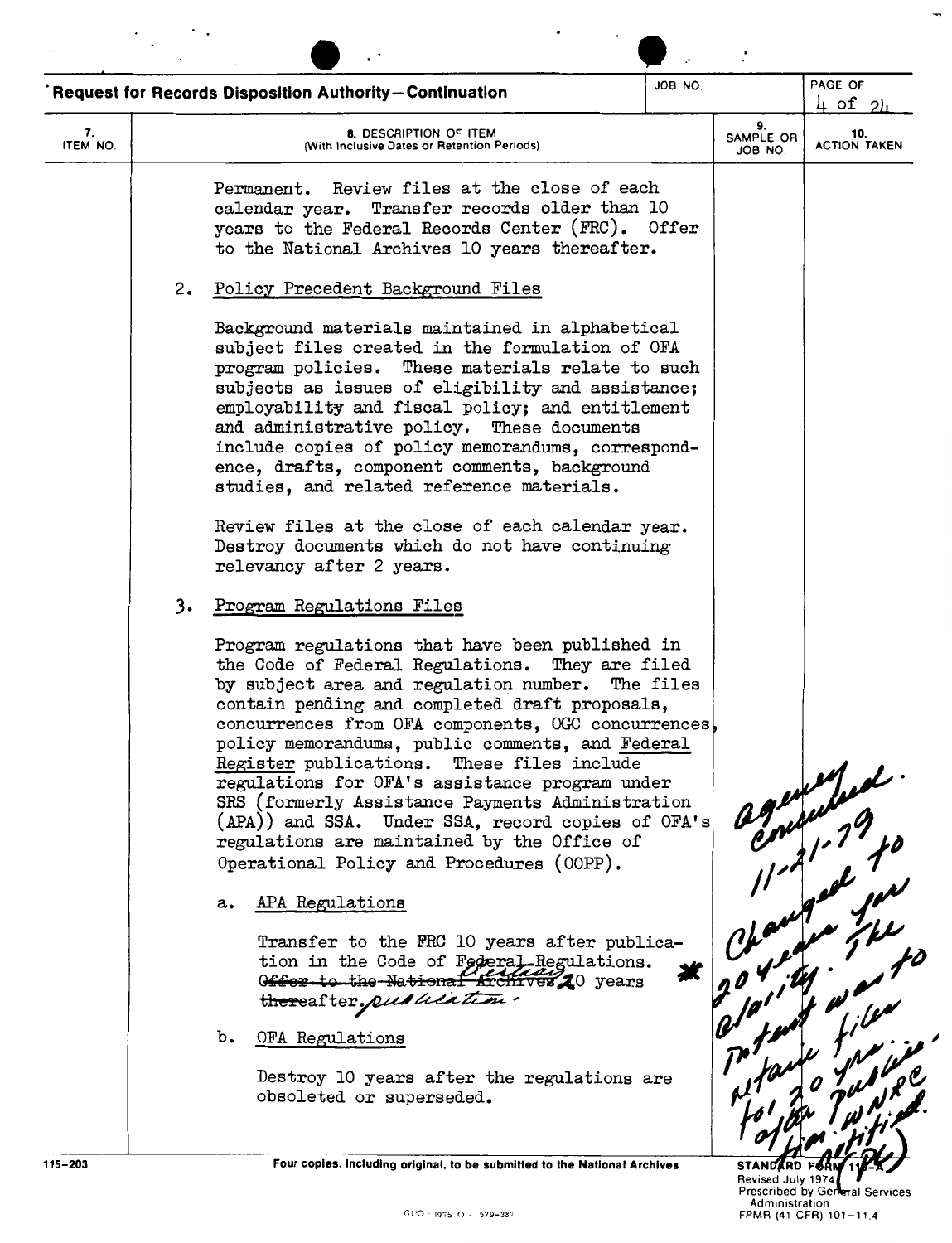|                |               | <b>Request for Records Disposition Authority-Continuation</b>                                                                                                                                                                                                                                                                                                                                                                                                                                           | JOB NO. |                            | PAGE OF<br>$5$ of $2\mu$   |  |
|----------------|---------------|---------------------------------------------------------------------------------------------------------------------------------------------------------------------------------------------------------------------------------------------------------------------------------------------------------------------------------------------------------------------------------------------------------------------------------------------------------------------------------------------------------|---------|----------------------------|----------------------------|--|
| 7.<br>ITEM NO. |               | 8. DESCRIPTION OF ITEM<br>(With Inclusive Dates or Retention Periods)                                                                                                                                                                                                                                                                                                                                                                                                                                   |         | 9.<br>SAMPLE OR<br>JOB NO. | 10.<br><b>ACTION TAKEN</b> |  |
|                |               | Administrator Decision Files<br>4.                                                                                                                                                                                                                                                                                                                                                                                                                                                                      |         |                            |                            |  |
|                |               | Copies of formal policy decisions rendered by<br>the Administrator of SRS on issues submitted by<br>APA (now OFA) components for top-level resolution.<br>The file dates to 1946-1969 and contains<br>only the printed decisions. Record copies of the<br>decisions are maintained with the SRS Administra-<br>tor's records.                                                                                                                                                                           |         |                            |                            |  |
|                |               | Transfer to the FRC immediately. Destroy 5 years<br>thereafter.                                                                                                                                                                                                                                                                                                                                                                                                                                         |         |                            |                            |  |
|                | $B_{\bullet}$ | Legislative Records                                                                                                                                                                                                                                                                                                                                                                                                                                                                                     |         |                            |                            |  |
|                |               | Legislative History Files<br>ı.                                                                                                                                                                                                                                                                                                                                                                                                                                                                         |         |                            |                            |  |
|                |               | A history file for each piece of legislation<br>related to OFA programs. The files are arranged<br>by year and contain copies of the bills, legisla-<br>tive summaries, analyses, committee reports, and<br>related background documents. These files are<br>maintained for reference purposes. Record copies<br>are maintained by SSA headquarters, Office of<br>Legislative and Regulatory Policy (OLRP). Legis-<br>lation affecting OFA program is generally part<br>of Social Security legislation. |         |                            |                            |  |
|                |               | Review files annually and destroy material which<br>does not have continuing relevance.                                                                                                                                                                                                                                                                                                                                                                                                                 |         |                            |                            |  |
|                |               | 2.<br>Hearing Files                                                                                                                                                                                                                                                                                                                                                                                                                                                                                     |         |                            |                            |  |
|                |               | Copies of transcripts and printed reports of<br>hearings before congressional committees on<br>bills or issues relating to OFA. Record copies<br>are retained by OLRP. The files are retained<br>for reference purposes.                                                                                                                                                                                                                                                                                |         |                            |                            |  |
|                |               | Review files annually and destroy material which<br>does not have continuing relevance.                                                                                                                                                                                                                                                                                                                                                                                                                 |         |                            |                            |  |
|                |               | 3.<br>Public Law Files                                                                                                                                                                                                                                                                                                                                                                                                                                                                                  |         |                            |                            |  |
|                |               | Published copies of all public laws relating to<br>OFA and its predecessor organizations.<br>files date from 1935 and relate to all OFA sub-<br>jects. These files are maintained for reference                                                                                                                                                                                                                                                                                                         | These   |                            |                            |  |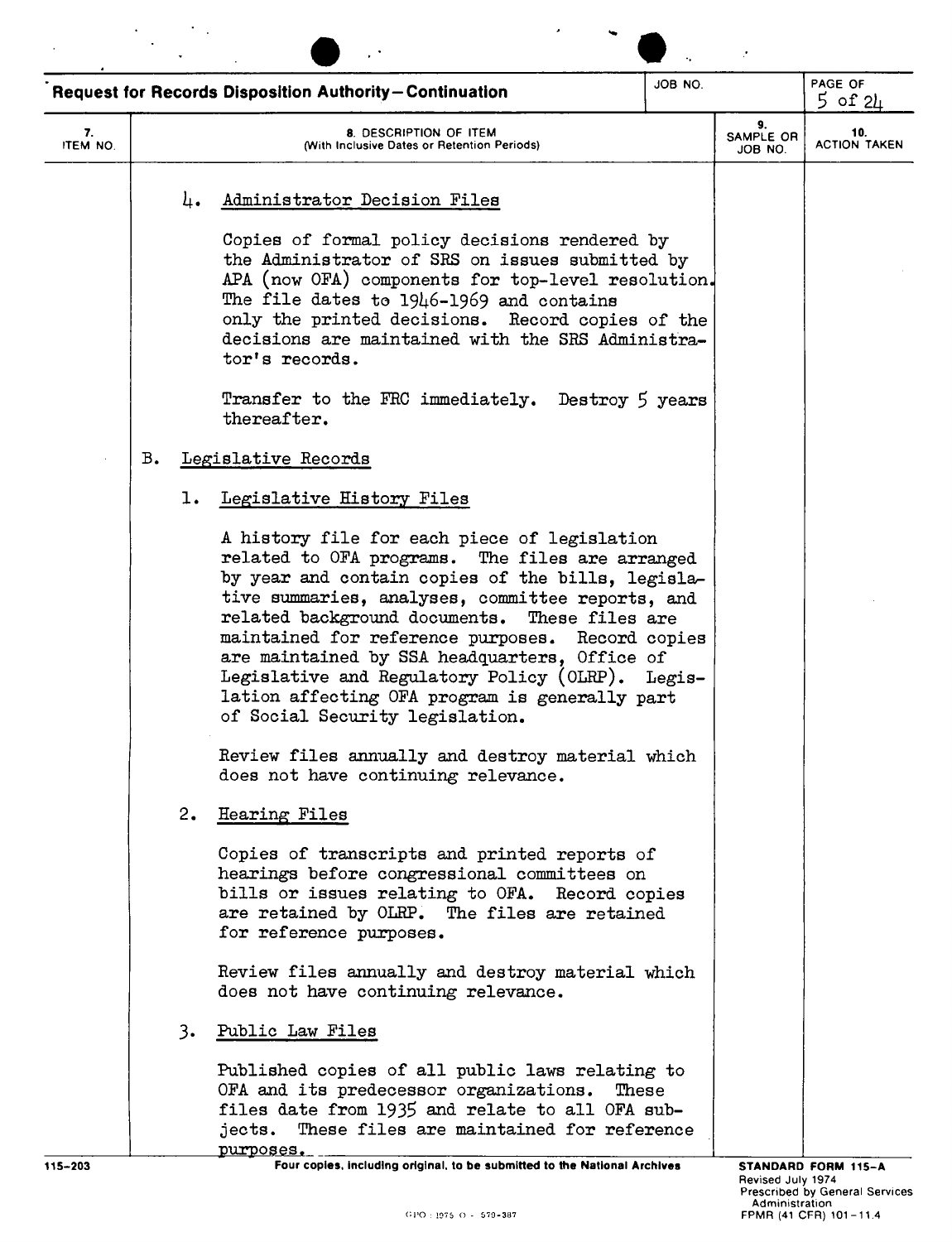|                |                  |    | <b>Request for Records Disposition Authority-Continuation</b>                                                                                                                                                                                                                                                                                                                                                                                                                                             | JOB NO.                    |                            | PAGE OF<br>6 of 24 |
|----------------|------------------|----|-----------------------------------------------------------------------------------------------------------------------------------------------------------------------------------------------------------------------------------------------------------------------------------------------------------------------------------------------------------------------------------------------------------------------------------------------------------------------------------------------------------|----------------------------|----------------------------|--------------------|
| 7.<br>ITEM NO. |                  |    | 8. DESCRIPTION OF ITEM<br>(With Inclusive Dates or Retention Periods)                                                                                                                                                                                                                                                                                                                                                                                                                                     | 9.<br>SAMPLE OR<br>JOB NO. | 10.<br><b>ACTION TAKEN</b> |                    |
|                |                  |    | Review files annually and destroy material which<br>does not have continuing relevance.                                                                                                                                                                                                                                                                                                                                                                                                                   |                            |                            |                    |
|                |                  | 4. | Legislative Proposals File                                                                                                                                                                                                                                                                                                                                                                                                                                                                                |                            |                            |                    |
|                |                  |    | Files of proposals for changes in legislation<br>affecting OFA programs. Also included in the<br>file are related background materials and<br>clearance comments. The documents contain pro-<br>posed legislative language, supporting statements,<br>alternative proposals, and other information.                                                                                                                                                                                                       |                            |                            |                    |
|                |                  |    | Review files annually and destroy material which<br>does not have continuing relevance.                                                                                                                                                                                                                                                                                                                                                                                                                   |                            |                            |                    |
|                |                  | 5. | Background Books                                                                                                                                                                                                                                                                                                                                                                                                                                                                                          |                            |                            |                    |
|                |                  |    | Binders containing material prepared for use by<br>SSA and HEW officials in testifying before con-<br>gressional committees on a given piece of<br>legislation or issue. The material provides<br>background information on the legislation or<br>issue and an analysis of the implications for<br>OFA programs.                                                                                                                                                                                          |                            |                            |                    |
|                |                  |    | Transfer to the FRC when 3 years old. Offer to<br>the National Archives 3 years thereafter.                                                                                                                                                                                                                                                                                                                                                                                                               |                            |                            | Restian where 5    |
|                |                  | 6. | Court Case Files                                                                                                                                                                                                                                                                                                                                                                                                                                                                                          |                            |                            |                    |
|                |                  |    | Files documenting court cases which involve OFA<br>programs and for which the Secretary of HEW is<br>sued. Cases are filed by Federal court or by<br>State courts. Documents in these files consist<br>of published copies of court decisions, memorandums,<br>precedent material, transcripts, and related<br>documents. Record copies are maintained by OGC,<br>These files are used for reference purposes<br>HEW.<br>in developing regulations and in any subsequent<br>litigation on similar issues. |                            |                            |                    |
|                |                  |    | Destroy 3 years after case has been resolved.                                                                                                                                                                                                                                                                                                                                                                                                                                                             |                            |                            |                    |
|                | $\mathfrak{c}$ . |    | Procedural Records                                                                                                                                                                                                                                                                                                                                                                                                                                                                                        |                            |                            |                    |
|                |                  | ı. | Instructional Issuances                                                                                                                                                                                                                                                                                                                                                                                                                                                                                   |                            |                            |                    |
|                |                  |    | Handbook of Public Assistance<br>$\mathbf{a}$ .                                                                                                                                                                                                                                                                                                                                                                                                                                                           |                            |                            |                    |

 $\mathcal{O}(\mathcal{O}_\mathcal{A})$  . The  $\mathcal{O}_\mathcal{A}$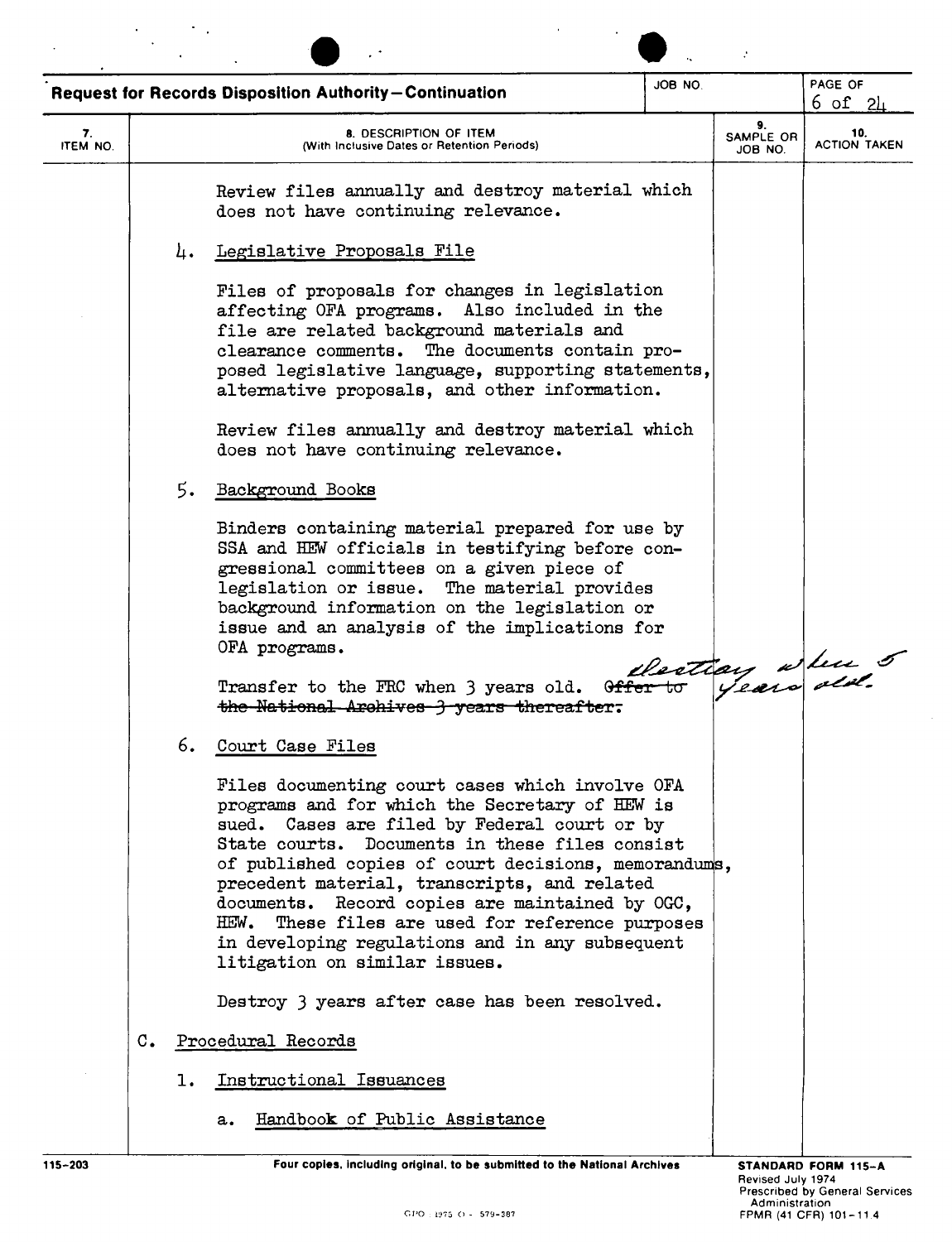|                |               | <b>Request for Records Disposition Authority-Continuation</b>                                                                                                                                                                                                                                                                                                                                                                                                                                                                                                       | JOB NO. |                            | PAGE OF<br>$7$ of $21$     |
|----------------|---------------|---------------------------------------------------------------------------------------------------------------------------------------------------------------------------------------------------------------------------------------------------------------------------------------------------------------------------------------------------------------------------------------------------------------------------------------------------------------------------------------------------------------------------------------------------------------------|---------|----------------------------|----------------------------|
| 7.<br>ITEM NO. |               | <b>8. DESCRIPTION OF ITEM</b><br>(With Inclusive Dates or Retention Periods)                                                                                                                                                                                                                                                                                                                                                                                                                                                                                        |         | 9.<br>SAMPLE OR<br>JOB NO. | 10.<br><b>ACTION TAKEN</b> |
|                |               | A handbook issued to States for implementing<br>public assistance programs. This handbook,<br>which is no longer published, contained policy<br>and operating instructions for the States.<br>These instructions have been incorporated into<br>the Code of Federal Regulations. The handbook<br>contained instructions on such topics as State<br>organization and administration; personnel<br>administration; eligibility, assistance and<br>services; fiscal operations and accountability;<br>statistical reporting and research; and forms<br>and procedures. |         |                            |                            |
|                |               | Permanent. Transfer to the FRC when admin-<br>Offer to the<br>istrative value ceases.<br>National Archives 10 years thereafter.                                                                                                                                                                                                                                                                                                                                                                                                                                     |         |                            |                            |
|                | ъ.            | Action Transmittals                                                                                                                                                                                                                                                                                                                                                                                                                                                                                                                                                 |         |                            |                            |
|                |               | Formal issuances containing OFA and APA/SRS<br>instructions to the States.<br>These trans-<br>mittals require State actions on program<br>matters and are maintained in numbered series<br>by year. They may deal with any program<br>topic. The action transmittals include the<br>subject, regulation references, program<br>applicability with any attachments, related<br>issuances, effective date, and action<br>required.                                                                                                                                    |         |                            |                            |
|                |               | Permanent. Transfer to the FRC when no<br>longer needed in current operations. Offer<br>to the National Archives 10 years thereafter.                                                                                                                                                                                                                                                                                                                                                                                                                               |         |                            |                            |
|                | $c_{\bullet}$ | Information Transmittals                                                                                                                                                                                                                                                                                                                                                                                                                                                                                                                                            |         |                            |                            |
|                |               | Formal issuances transmitting administrative<br>and program instructional information to<br>States, i.e., information not requiring any<br>State action. Records are maintained in a<br>numbered series by year. Informational<br>transmittals may cover any administrative or<br>program topic.                                                                                                                                                                                                                                                                    |         |                            |                            |
|                |               | Destroy 3 years after publication date.                                                                                                                                                                                                                                                                                                                                                                                                                                                                                                                             |         |                            |                            |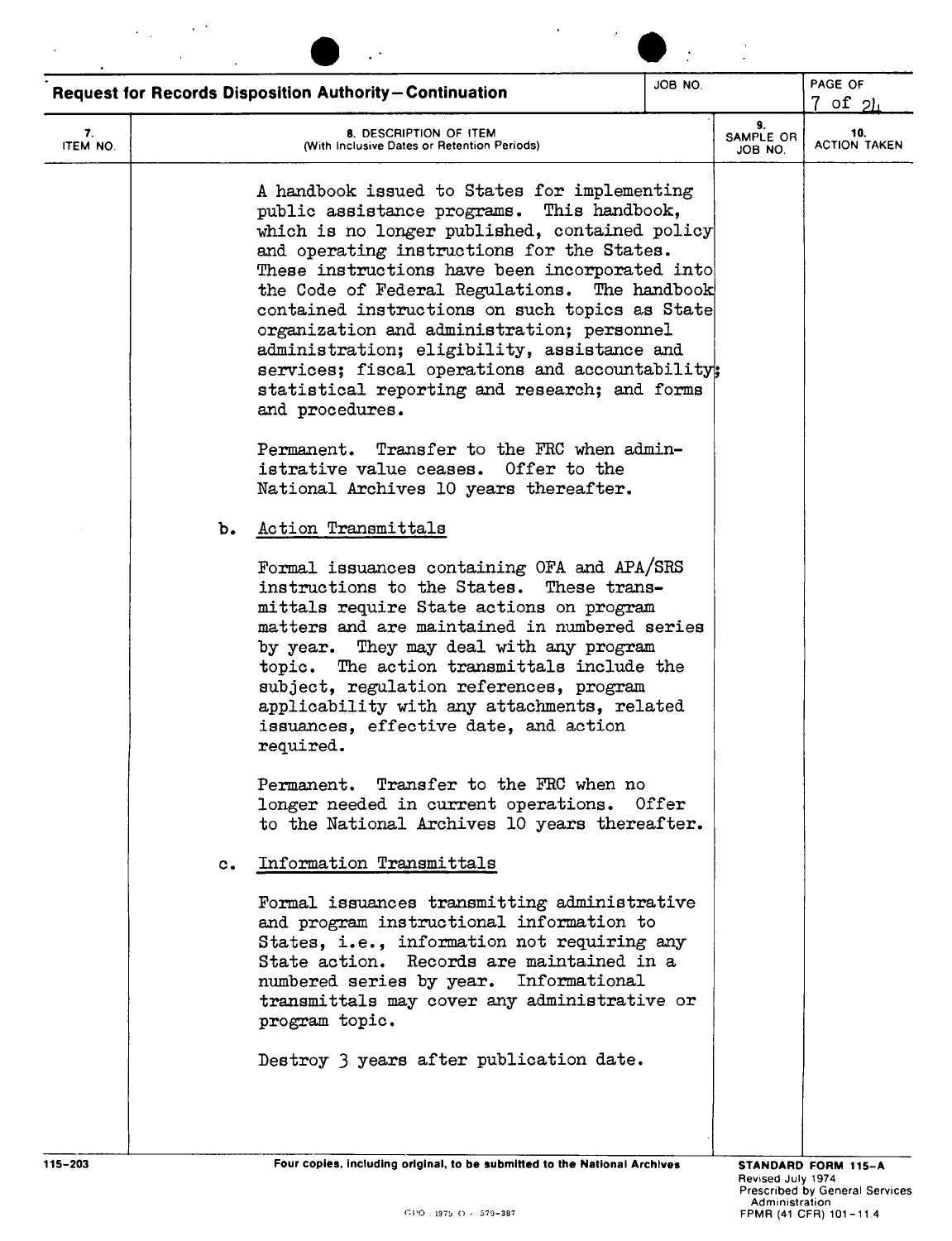|                |                      | <b>Request for Records Disposition Authority-Continuation</b>                                                                                                                                                                                                                                                                                                                                                                                                                                                                               | JOB NO. |                            | PAGE OF                    |  |
|----------------|----------------------|---------------------------------------------------------------------------------------------------------------------------------------------------------------------------------------------------------------------------------------------------------------------------------------------------------------------------------------------------------------------------------------------------------------------------------------------------------------------------------------------------------------------------------------------|---------|----------------------------|----------------------------|--|
|                |                      |                                                                                                                                                                                                                                                                                                                                                                                                                                                                                                                                             |         |                            | $8$ of $24$                |  |
| 7.<br>ITEM NO. |                      | <b>8. DESCRIPTION OF ITEM</b><br>(With Inclusive Dates or Retention Periods)                                                                                                                                                                                                                                                                                                                                                                                                                                                                |         | 9.<br>SAMPLE OR<br>JOB NO. | 10.<br><b>ACTION TAKEN</b> |  |
|                |                      | Administrator's Memorandums<br>d.                                                                                                                                                                                                                                                                                                                                                                                                                                                                                                           |         |                            |                            |  |
|                |                      | A numbered series of published memorandums<br>issued by the SRS Administrator and by APA,<br>which covered a variety of administrative<br>and program topics. These were also used to<br>notify States of proposed regulations.<br>Information on the memorandums included<br>subject, content, effective date, background,<br>comment period, and inquiry information.<br>Examples of memorandum topics included work<br>measurement and work simplification; proposed<br>publications; lists of program issuances;<br>and status reports. |         |                            |                            |  |
|                |                      | Destroy 3 years after publication date.                                                                                                                                                                                                                                                                                                                                                                                                                                                                                                     |         |                            |                            |  |
|                |                      | Group Memorandum ("See Belows")<br>е.                                                                                                                                                                                                                                                                                                                                                                                                                                                                                                       |         |                            |                            |  |
|                |                      | Memorandums from SRS headquarters to the<br>SRS Regional Commissioners. The documents<br>are Warious administrative and program<br>subjects such as court decisions, handling<br>of certain cases, annual program reports,<br>legislative effects, and State surveys.<br>The memorandums, which contain no policy,<br>were discontinued when SRS was abolished.<br>where                                                                                                                                                                    |         |                            |                            |  |
|                |                      | Destroy after 3 years. ald.                                                                                                                                                                                                                                                                                                                                                                                                                                                                                                                 |         |                            |                            |  |
|                |                      | f.<br>State Letters                                                                                                                                                                                                                                                                                                                                                                                                                                                                                                                         |         |                            |                            |  |
|                |                      | A series of numbered and unnumbered<br>memorandums containing instructions to<br>States on any aspect of OFA programs.<br>letters date from 1942 until discontinued<br>in 1975 when all the content (instructions)<br>was transferred to regulations, program<br>instructions, informational or other issuance<br>format.                                                                                                                                                                                                                   | The     |                            |                            |  |
|                |                      | Transfer immediately to the FRC. Destroy<br>after 10 years.                                                                                                                                                                                                                                                                                                                                                                                                                                                                                 |         |                            |                            |  |
|                | 2.<br>Resource Files |                                                                                                                                                                                                                                                                                                                                                                                                                                                                                                                                             |         |                            |                            |  |
|                |                      | Subject files containing resource and background<br>materials used in the development of procedural<br>Formal procedural instructions<br>instructions.                                                                                                                                                                                                                                                                                                                                                                                      |         |                            |                            |  |
| $115 - 203$    |                      | Four copies, including original, to be submitted to the National Archives                                                                                                                                                                                                                                                                                                                                                                                                                                                                   |         |                            | STANDARD FORM 115-A        |  |

 $\ddot{\phantom{0}}$ 

 $\mathcal{F}_{\mathcal{A}}=\mathcal{F}_{\mathcal{A}}$  .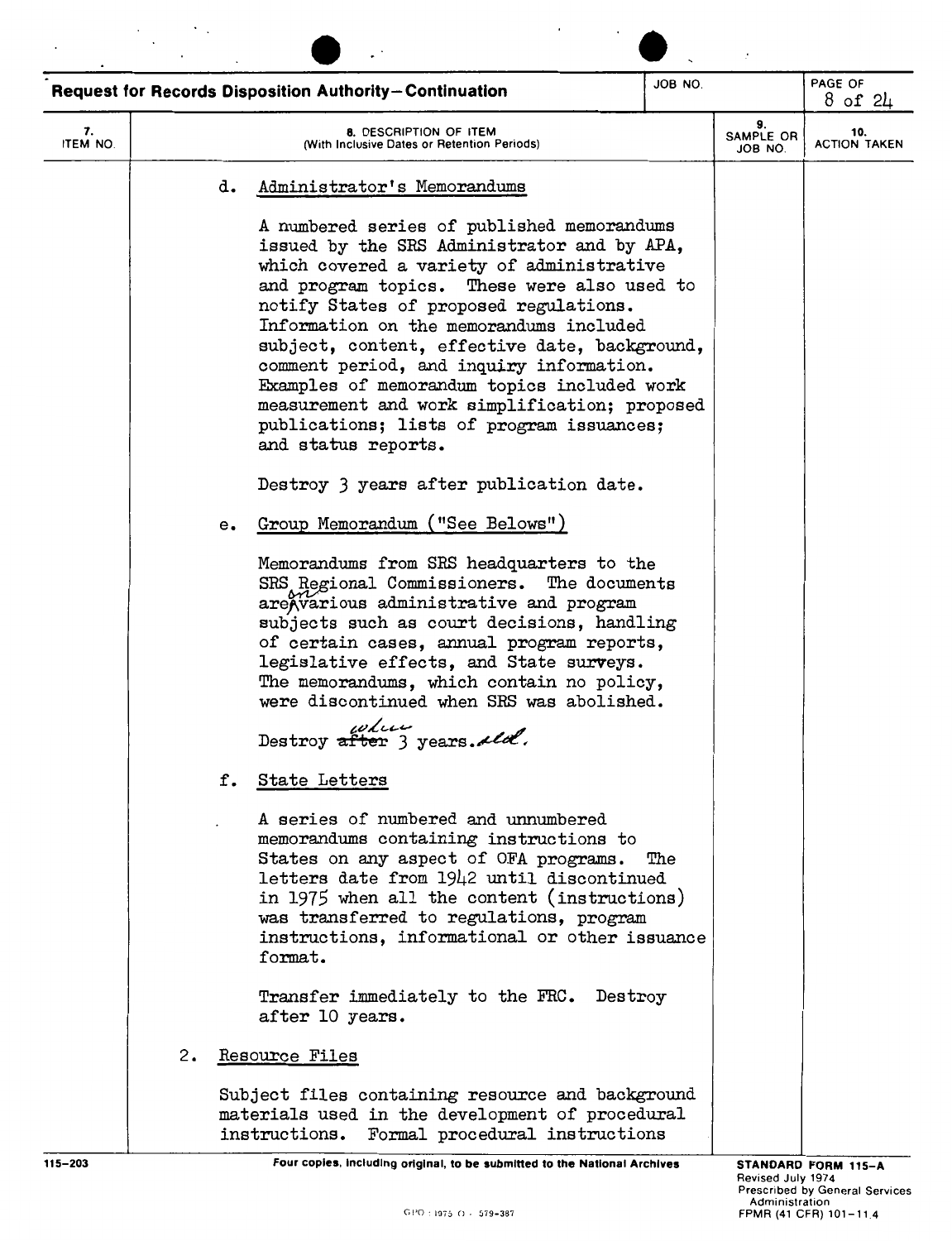|                |    | <b>Request for Records Disposition Authority-Continuation</b>                                                                                                                                                                                                                                                                                                                                                                                                                                                                                                                                                                                                                                                                                                   | JOB NO. |                            | PAGE OF<br><u>9 of 24</u>  |
|----------------|----|-----------------------------------------------------------------------------------------------------------------------------------------------------------------------------------------------------------------------------------------------------------------------------------------------------------------------------------------------------------------------------------------------------------------------------------------------------------------------------------------------------------------------------------------------------------------------------------------------------------------------------------------------------------------------------------------------------------------------------------------------------------------|---------|----------------------------|----------------------------|
| 7.<br>ITEM NO. |    | 8. DESCRIPTION OF ITEM<br>(With Inclusive Dates or Retention Periods)                                                                                                                                                                                                                                                                                                                                                                                                                                                                                                                                                                                                                                                                                           |         | 9.<br>SAMPLE OR<br>JOB NO. | 10.<br><b>ACTION TAKEN</b> |
|                | 3. | are contained in the Code of Federal Regulations<br>and Action Transmittals. Resource files contain<br>materials such as books, publications, reference<br>materials, draft instructional materials, studies,<br>component comments or input, correspondence,<br>copies of final regulations or instructions, and<br>related records. These files cover topics such<br>as administrative and management aspects of AFDC<br>programs, personnel, training, staff development,<br>systems development, and State implementation of<br>AFDC.<br>Review files annually. Transfer records no<br>longer needed in current operations to the FRC.<br>Destroy 5 years thereafter.<br>Special Study and Project Files                                                    |         |                            |                            |
|                |    | Files created from one-time special studies or<br>projects conducted by OFA. These studies or<br>projects relate to State implementation of AFDC<br>programs and cover both administrative and program<br>Included in the files are copies of<br>topics.<br>final reports, correspondence, clearance comments,<br>State-submitted data, questionnaires, drafts, and<br>contract information (if performed by a contrac-<br>tor). Examples of recent study or project topics<br>include work measurement, development of training<br>review guides, State review of AFDC redetermina-<br>tions, case maintenance process, and review of<br>initial eligibility determination process in<br>States. Final reports may be published as formal<br>OFA publications. |         |                            |                            |
|                | a. | Final Report<br>where years. all Destroy after 5 years.<br>If reports are published as formal OFA<br>Note:<br>publications, retain in accordance<br>with II.K.3.a. of this records schedule.                                                                                                                                                                                                                                                                                                                                                                                                                                                                                                                                                                    |         |                            |                            |
|                | b. | Background Documentation<br>Destroy 2 years after completion of study or<br>project.                                                                                                                                                                                                                                                                                                                                                                                                                                                                                                                                                                                                                                                                            |         |                            |                            |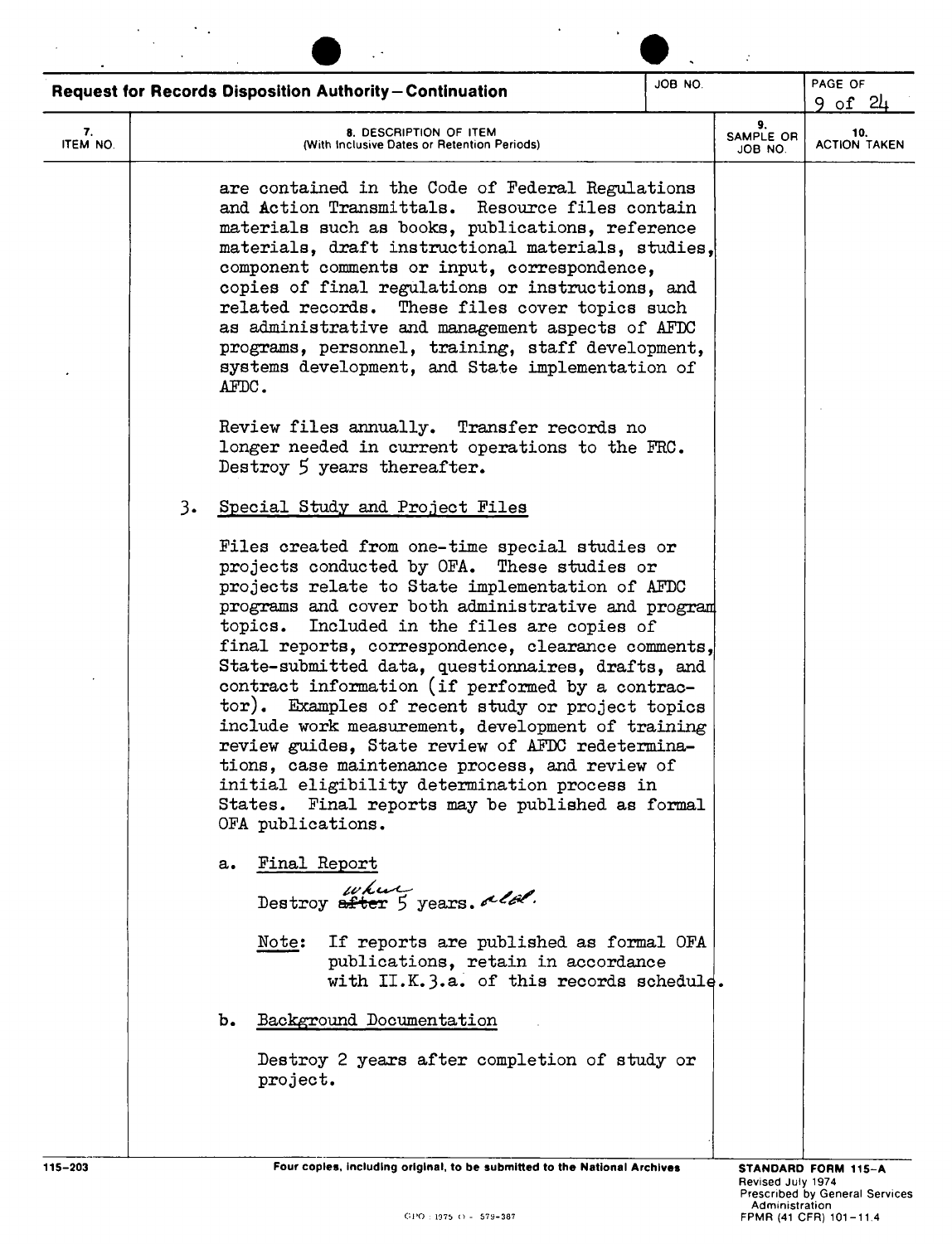|                |               |    |    | Request for Records Disposition Authority-Continuation                                                                                                                                                                                                                                                                                                                                                                                                                                                                                                            | JOB NO. |                            | PAGE OF<br>$10$ of $24$    |
|----------------|---------------|----|----|-------------------------------------------------------------------------------------------------------------------------------------------------------------------------------------------------------------------------------------------------------------------------------------------------------------------------------------------------------------------------------------------------------------------------------------------------------------------------------------------------------------------------------------------------------------------|---------|----------------------------|----------------------------|
| 7.<br>ITEM NO. |               |    |    | 8. DESCRIPTION OF ITEM<br>(With Inclusive Dates or Retention Periods)                                                                                                                                                                                                                                                                                                                                                                                                                                                                                             |         | 9.<br>SAMPLE OR<br>JOB NO. | 10.<br><b>ACTION TAKEN</b> |
|                |               | 4. | a. | Systems Development Files<br>Systems and Equipment Acquisition Files<br>Documents created or received in the approval                                                                                                                                                                                                                                                                                                                                                                                                                                             |         |                            |                            |
|                |               |    |    | of Federal matching funds for State-submitted<br>requests for equipment or systems acquisition<br>or modifications. Documents are retained in<br>historical case files by State. The files<br>contain correspondence, advance planning docu-<br>ments, requests for proposal for equipment<br>selection, contracts, installation documents,<br>approval documents, and manual materials.<br>The files are used in the periodic monitoring<br>of approved systems or equipment and as a<br>reference source when additional equipment or<br>systems are requested. |         |                            |                            |
|                |               |    |    | Review files annually and transfer files on<br>obsolete equipment or systems to the FRC.<br>Destroy after $8$ years' retention in the FRC.                                                                                                                                                                                                                                                                                                                                                                                                                        |         |                            |                            |
|                |               |    | b. | Vendor Files                                                                                                                                                                                                                                                                                                                                                                                                                                                                                                                                                      |         |                            |                            |
|                |               |    |    | Brochures, literature, price lists, pamphlets,<br>and other advertisement-type material received<br>from private vendors. The material is retained<br>as a ready source of information about the<br>vendor and its products. It is filed by the<br>name of the vendor.                                                                                                                                                                                                                                                                                            |         |                            |                            |
|                |               |    |    | Destroy when superseded or obsolete.                                                                                                                                                                                                                                                                                                                                                                                                                                                                                                                              |         |                            |                            |
|                | $D_{\bullet}$ |    |    | Special Programs                                                                                                                                                                                                                                                                                                                                                                                                                                                                                                                                                  |         |                            |                            |
|                |               |    |    | 1. Cuban Refugee Assistance Files                                                                                                                                                                                                                                                                                                                                                                                                                                                                                                                                 |         |                            |                            |
|                |               |    | a. | Cuban Refugee Subject Files                                                                                                                                                                                                                                                                                                                                                                                                                                                                                                                                       |         |                            |                            |
|                |               |    |    | Files broken down by subject in alpha-numeric<br>sequence relating to administrative and<br>program aspects of the Cuban Refugee Program.<br>The files consist of correspondence, memoran-<br>dums, issuances, publications, publicity<br>materials, conference and committee records,<br>legislative records, and other related docu-<br>ments pertaining to the providing of financial<br>assistance to Cuban refugees.                                                                                                                                         |         |                            |                            |

 $\cdot$  $\ddot{\phantom{a}}$ 

 $\mathbb{R}^2$ 

 $\bar{z}$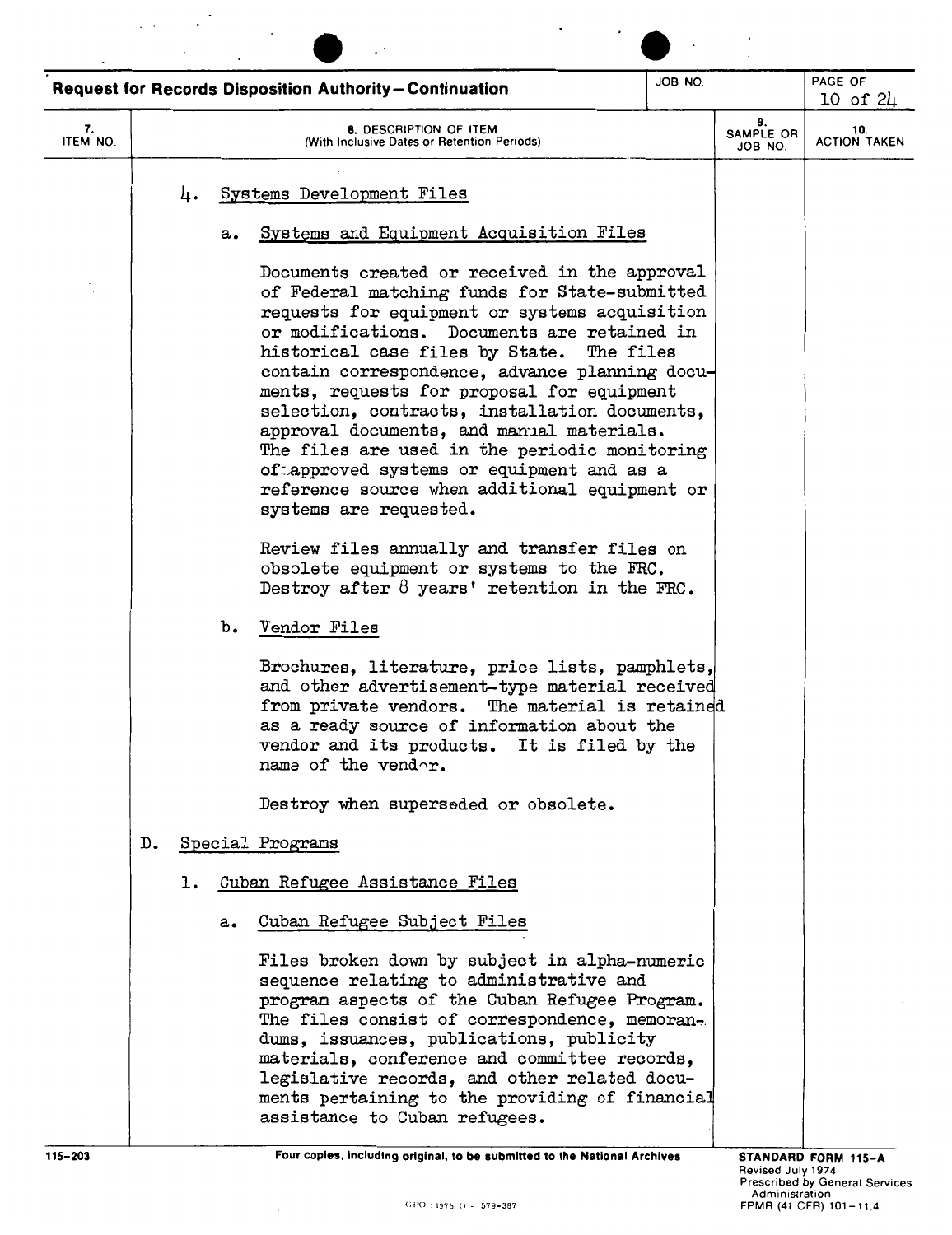|                |                |          | <b>Request for Records Disposition Authority-Continuation</b>                                                                                                                                                                                                                                                      | JOB NO. |  | PAGE OF<br>$11$ of $2\mu$  |
|----------------|----------------|----------|--------------------------------------------------------------------------------------------------------------------------------------------------------------------------------------------------------------------------------------------------------------------------------------------------------------------|---------|--|----------------------------|
| 7.<br>ITEM NO. |                |          | 8. DESCRIPTION OF ITEM<br>(With Inclusive Dates or Retention Periods)                                                                                                                                                                                                                                              |         |  | 10.<br><b>ACTION TAKEN</b> |
|                |                | (1)      | Review files at the close of each<br>calendar year.                                                                                                                                                                                                                                                                |         |  |                            |
|                |                | (2)      | Destroy administrative documents 2 years<br>after the close of the calendar year in<br>which dated.                                                                                                                                                                                                                |         |  |                            |
|                |                | (3)      | Transfer program documents older than<br>2 years old to the FRC. Destroy after<br>a total 6 years' retention.                                                                                                                                                                                                      |         |  |                            |
|                |                | Note:    | Documents in the file that require<br>additional action or that relate to<br>ongoing projects may be retained<br>until the action or project is<br>completed.                                                                                                                                                      |         |  |                            |
|                | b.             |          | Management Reports                                                                                                                                                                                                                                                                                                 |         |  |                            |
|                |                | include: | Reports received monthly from the Cuban<br>Refugee field office, located in Miami,<br>Florida. These reports are submitted to<br>OFA headquarters to appraise management of<br>program operations. Examples of reports                                                                                             |         |  |                            |
|                |                |          | Total Program Report;<br>Consolidated Report of Overall Operations<br>Report;<br>Fact Sheet;<br>Cuban Refugee Assistance Report;<br>Community Relations Report;<br>Comparable Analysis of Application Report;<br>and Intake Consolidated Report.                                                                   |         |  |                            |
|                |                |          | Destroy 2 years after the close of the<br>calendar year in which dated.                                                                                                                                                                                                                                            |         |  |                            |
|                | $\mathbf{c}$ . |          | Financial Files                                                                                                                                                                                                                                                                                                    |         |  |                            |
|                |                | (1)      | Contract Files                                                                                                                                                                                                                                                                                                     |         |  |                            |
|                |                |          | Working copies of contracts and associated<br>background documentation for the procure-<br>ment of goods and nonpersonal services<br>related to the Cuban Refugee Assistance<br>Documents in the files include<br>Program.<br>requests for proposal, technical evalua-<br>tions, cost reports, contractor reports, |         |  |                            |

**115-203 Four copies, Including orlglnal, to be submitted to the National Archives**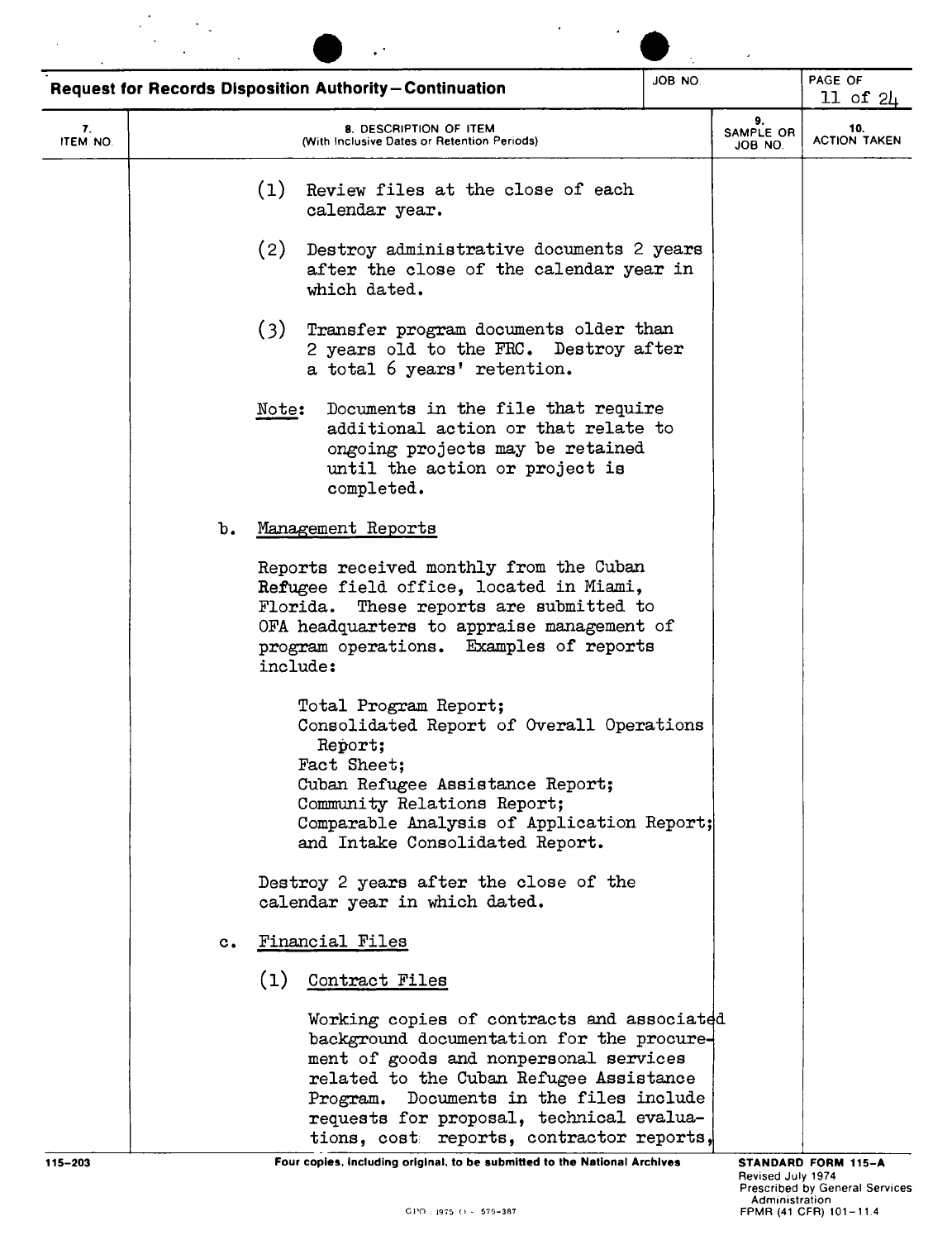|                |    |     | <b>Request for Records Disposition Authority-Continuation</b>                                                                                                                                                                                                                                                                                                                                                                                                                                                                                                                                                            | JOB NO. |                            | PAGE OF<br>$12$ of $24$    |
|----------------|----|-----|--------------------------------------------------------------------------------------------------------------------------------------------------------------------------------------------------------------------------------------------------------------------------------------------------------------------------------------------------------------------------------------------------------------------------------------------------------------------------------------------------------------------------------------------------------------------------------------------------------------------------|---------|----------------------------|----------------------------|
| 7.<br>ITEM NO. |    |     | 8. DESCRIPTION OF ITEM<br>(With Inclusive Dates or Retention Periods)                                                                                                                                                                                                                                                                                                                                                                                                                                                                                                                                                    |         | 9.<br>SAMPLE OR<br>JOB NO. | 10.<br><b>ACTION TAKEN</b> |
|                |    |     | and related records. Record copies of<br>contract files are maintained by the<br>Office of Management, Budget, and<br>Personnel (OMBP).                                                                                                                                                                                                                                                                                                                                                                                                                                                                                  |         |                            |                            |
|                |    |     | Destroy 2 years after expiration of the<br>contract.                                                                                                                                                                                                                                                                                                                                                                                                                                                                                                                                                                     |         |                            |                            |
|                |    | (2) | State Payment Reports                                                                                                                                                                                                                                                                                                                                                                                                                                                                                                                                                                                                    |         |                            |                            |
|                |    |     | Form CRP-2040, State Claim for Federal<br>Funds from HEW, or its equivalent, sub-<br>mitted monthly by States to request<br>Federal repayment of State monies<br>expended in the assistance of Cuban<br>refugees. Information on the form con-<br>sists of number of persons and net<br>expenditures by categories such as State/<br>local outlays, medical assistance pay-<br>ments and any other allowable expense.<br>The form also contains an HEW approval<br>notation and allowable amounts. After<br>approval, copies of the forms are sub-<br>mitted to OMBP for payment.<br>where<br>Destroy after 2 years. May |         |                            |                            |
|                |    | (3) | Vendor Invoice Files                                                                                                                                                                                                                                                                                                                                                                                                                                                                                                                                                                                                     |         |                            |                            |
|                |    |     | Invoices submitted by vendors for payment<br>of services or goods. The invoices are<br>filed by vendor name and maintained to<br>answer any inquiries regarding payment<br>from the vendors. Invoices are submitted<br>by OFA to OMBP for payment.                                                                                                                                                                                                                                                                                                                                                                       |         |                            |                            |
|                |    |     | Destroy 2 years after date of invoice.                                                                                                                                                                                                                                                                                                                                                                                                                                                                                                                                                                                   |         |                            |                            |
|                | d. |     | Newspaper Files<br>A nonrecord file of newspaper articles and                                                                                                                                                                                                                                                                                                                                                                                                                                                                                                                                                            |         |                            |                            |
|                |    |     | clippings in English and Spanish dealing with<br>Cuban refugees and immigration programs.<br>file includes information on any topic of<br>political importance and is used for reference<br>purposes.                                                                                                                                                                                                                                                                                                                                                                                                                    | The     |                            |                            |
|                |    |     | Review file annually and destroy materials<br>which are no longer relevant or significant.                                                                                                                                                                                                                                                                                                                                                                                                                                                                                                                               |         |                            |                            |

 $\ddot{\phantom{0}}$ 

 $\cdot$ 

115-203 **Four copies, including original, to be submitted to the National Archives**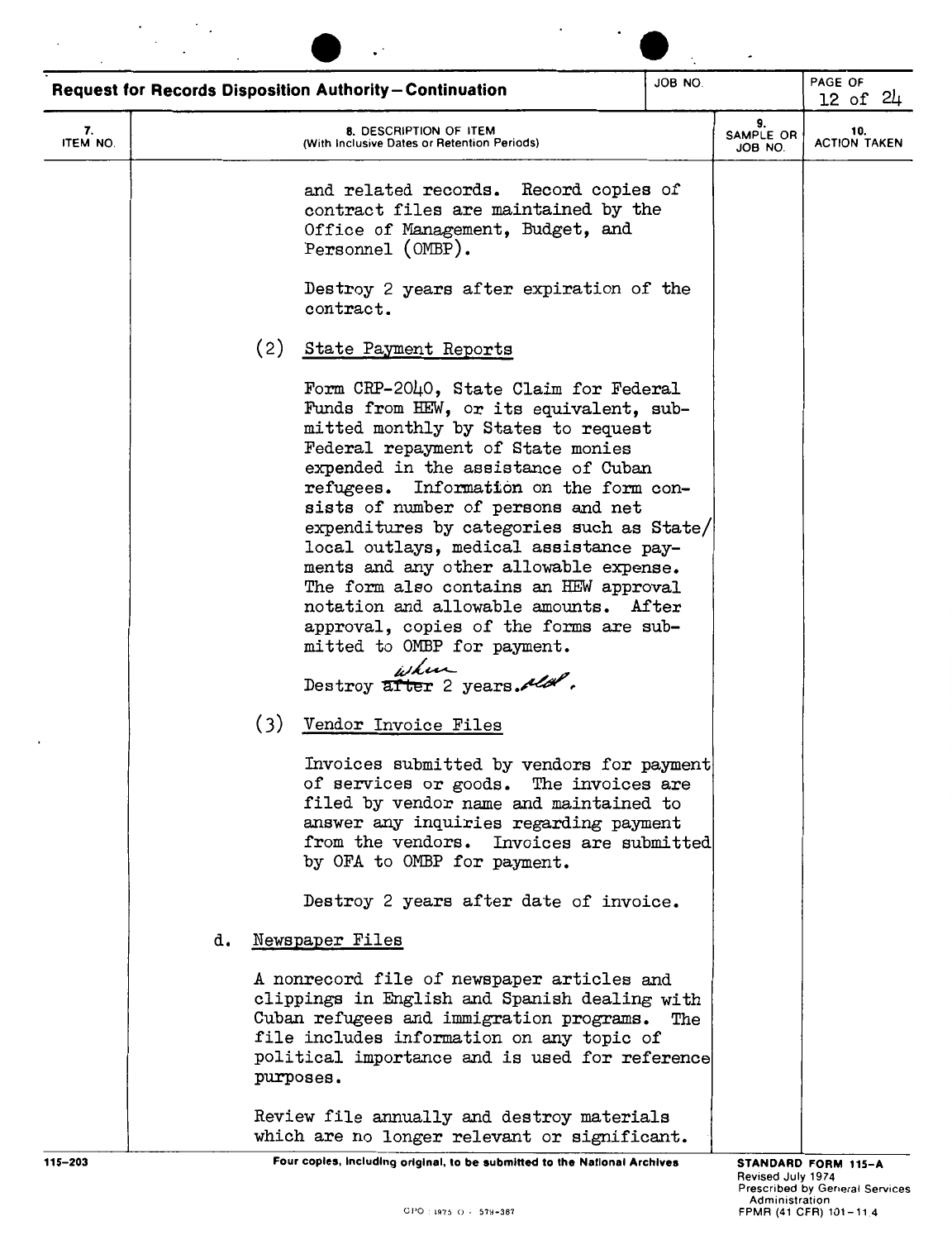|                |    |       | <b>Request for Records Disposition Authority-Continuation</b>                                                                                                                                                                                                                                                                                                                                                                                                                                                                                                                                                                                          | JOB NO. |                            | PAGE OF<br>13 of 24        |  |
|----------------|----|-------|--------------------------------------------------------------------------------------------------------------------------------------------------------------------------------------------------------------------------------------------------------------------------------------------------------------------------------------------------------------------------------------------------------------------------------------------------------------------------------------------------------------------------------------------------------------------------------------------------------------------------------------------------------|---------|----------------------------|----------------------------|--|
| 7.<br>ITEM NO. |    |       | <b>8. DESCRIPTION OF ITEM</b><br>(With Inclusive Dates or Retention Periods)                                                                                                                                                                                                                                                                                                                                                                                                                                                                                                                                                                           |         | 9.<br>SAMPLE OR<br>JOB NO. | 10.<br><b>ACTION TAKEN</b> |  |
|                | 2. |       | Indo-Chinese Program                                                                                                                                                                                                                                                                                                                                                                                                                                                                                                                                                                                                                                   |         |                            |                            |  |
|                | a. |       | Indo-Chinese Subject File                                                                                                                                                                                                                                                                                                                                                                                                                                                                                                                                                                                                                              |         |                            |                            |  |
|                |    |       | Files broken down by subject in alpha-numeric<br>sequence relating to the administration and<br>program aspects of the Indo-Chinese program.<br>The files consist of correspondence, memoran-<br>dums, reports, reference materials, and<br>legislation. They deal with privacy issues,<br>voluntary agency participation, housing,<br>education, and other related documents per-<br>taining to the providing of financial<br>assistance to the Indo-Chinese refugees.<br>These subject files also include records of<br>the Refugee Task Force, the organization<br>which initiated and implemented the Indo-<br>Chinese Refugee Assistance Program. |         |                            |                            |  |
|                |    | (1)   | Review files at the close of each<br>calendar year.                                                                                                                                                                                                                                                                                                                                                                                                                                                                                                                                                                                                    |         |                            |                            |  |
|                |    | (2)   | Destroy administrative documents<br>2 years after the close of the calendar<br>year in which dated.                                                                                                                                                                                                                                                                                                                                                                                                                                                                                                                                                    |         |                            |                            |  |
|                |    | (3)   | Transfer program documents older than<br>2 years old to the FRC. Destroy after<br>a total of 6 years' retention.                                                                                                                                                                                                                                                                                                                                                                                                                                                                                                                                       |         |                            |                            |  |
|                |    | Note: | Documents in the file that require<br>additional action or that relate to<br>ongoing projects may be retained<br>until the action or project is<br>completed.                                                                                                                                                                                                                                                                                                                                                                                                                                                                                          |         |                            |                            |  |
|                | b. |       | Relocation Camp Records                                                                                                                                                                                                                                                                                                                                                                                                                                                                                                                                                                                                                                |         |                            |                            |  |
|                |    |       | Subject files consisting of materials on the<br>Refugee Reception Centers (Eglin, Chaffer,<br>Indiantown Gap, Guam, Camp Pendleton, and<br>Clark's Field). The program started in 1975<br>and the centers are now closed. Records are<br>no longer being created. The files contain<br>correspondence, departure listings, airline<br>tickets, cables, vouchers, and computer<br>printouts of new arrivals. Material on<br>individual family resettlement has been                                                                                                                                                                                     |         |                            |                            |  |

 $\ddot{\phantom{a}}$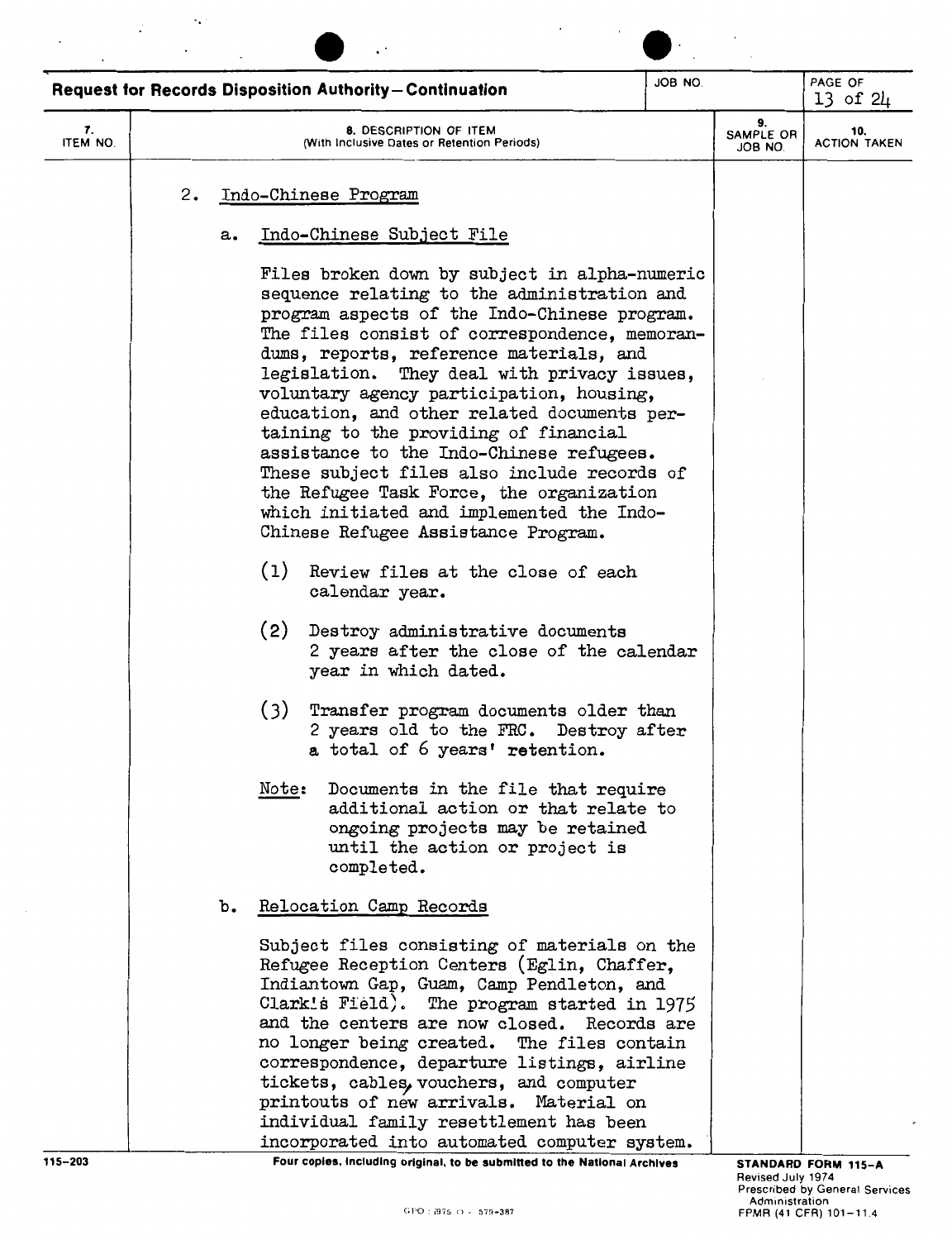|                |                | <b>Request for Records Disposition Authority-Continuation</b>                                                                                                                                                                                                                                                                                                                                                                                                                                                                     | JOB NO. |                            | PAGE OF<br>$14$ of $24$    |
|----------------|----------------|-----------------------------------------------------------------------------------------------------------------------------------------------------------------------------------------------------------------------------------------------------------------------------------------------------------------------------------------------------------------------------------------------------------------------------------------------------------------------------------------------------------------------------------|---------|----------------------------|----------------------------|
| 7.<br>ITEM NO. |                | 8. DESCRIPTION OF ITEM<br>(With Inclusive Dates or Retention Periods)                                                                                                                                                                                                                                                                                                                                                                                                                                                             |         | 9.<br>SAMPLE OR<br>JOB NO. | 10.<br><b>ACTION TAKEN</b> |
|                |                | Transfer to the FRC immediately and<br>destroy 3 years thereafter.                                                                                                                                                                                                                                                                                                                                                                                                                                                                |         |                            |                            |
|                | $\mathbf{c}$ . | <b>Evacuee Listing</b>                                                                                                                                                                                                                                                                                                                                                                                                                                                                                                            |         |                            |                            |
|                |                | Computer listing of all Indo-Chinese<br>refugees by refugee surname.<br>The<br>listings contain such information as<br>name and address of evacuee, mother's<br>given name, date of birth, family identi-<br>fication number, and alien or social<br>security number and sponsor. These<br>listings are used to verify that an<br>individual applying for refugee assistance<br>is, in fact, a refugee and entitled to<br>payment under applicable laws. The<br>listing, or portions of the listing, are<br>periodically updated. |         |                            |                            |
|                |                | Destroy superseded material upon receipt<br>of updated listings.                                                                                                                                                                                                                                                                                                                                                                                                                                                                  |         |                            |                            |
|                | d.             | Newspaper Publication Records                                                                                                                                                                                                                                                                                                                                                                                                                                                                                                     |         |                            |                            |
|                |                | Records created in the publication by OFA<br>of a newspaper in three language trans-<br>lations. The newspaper contains articles<br>of interest to refugees and is printed<br>and distributed via subscription by a<br>contractor. Records maintained by OFA<br>include subject files as references for<br>potential articles; proofs and gallies,<br>and negatives.                                                                                                                                                              |         |                            |                            |
|                |                | (1)<br>Subject Files                                                                                                                                                                                                                                                                                                                                                                                                                                                                                                              |         |                            |                            |
|                |                | Review files annually. Destroy<br>reference materials which do not<br>have continuing relevancy.                                                                                                                                                                                                                                                                                                                                                                                                                                  |         |                            |                            |
|                |                | (2)<br>Other Records                                                                                                                                                                                                                                                                                                                                                                                                                                                                                                              |         |                            |                            |
|                |                | Destroy 3 months after publication<br>date.                                                                                                                                                                                                                                                                                                                                                                                                                                                                                       |         |                            |                            |
|                | e.             | Grant Records                                                                                                                                                                                                                                                                                                                                                                                                                                                                                                                     |         |                            |                            |
|                |                | A working file containing copies of<br>grants including planning documents,                                                                                                                                                                                                                                                                                                                                                                                                                                                       |         |                            |                            |
| 115-203        |                | Four copies, including original, to be submitted to the National Archives                                                                                                                                                                                                                                                                                                                                                                                                                                                         |         |                            | STANDARD FORM 115-A        |

 $\ddot{\phantom{0}}$ 

 $\mathcal{L}^{\mathcal{L}}$ 

Revised July 1974<br>Prescribed by General Services<br>Administration (Administration دo - 579-387 FPMR (41 CFR) 101-11.4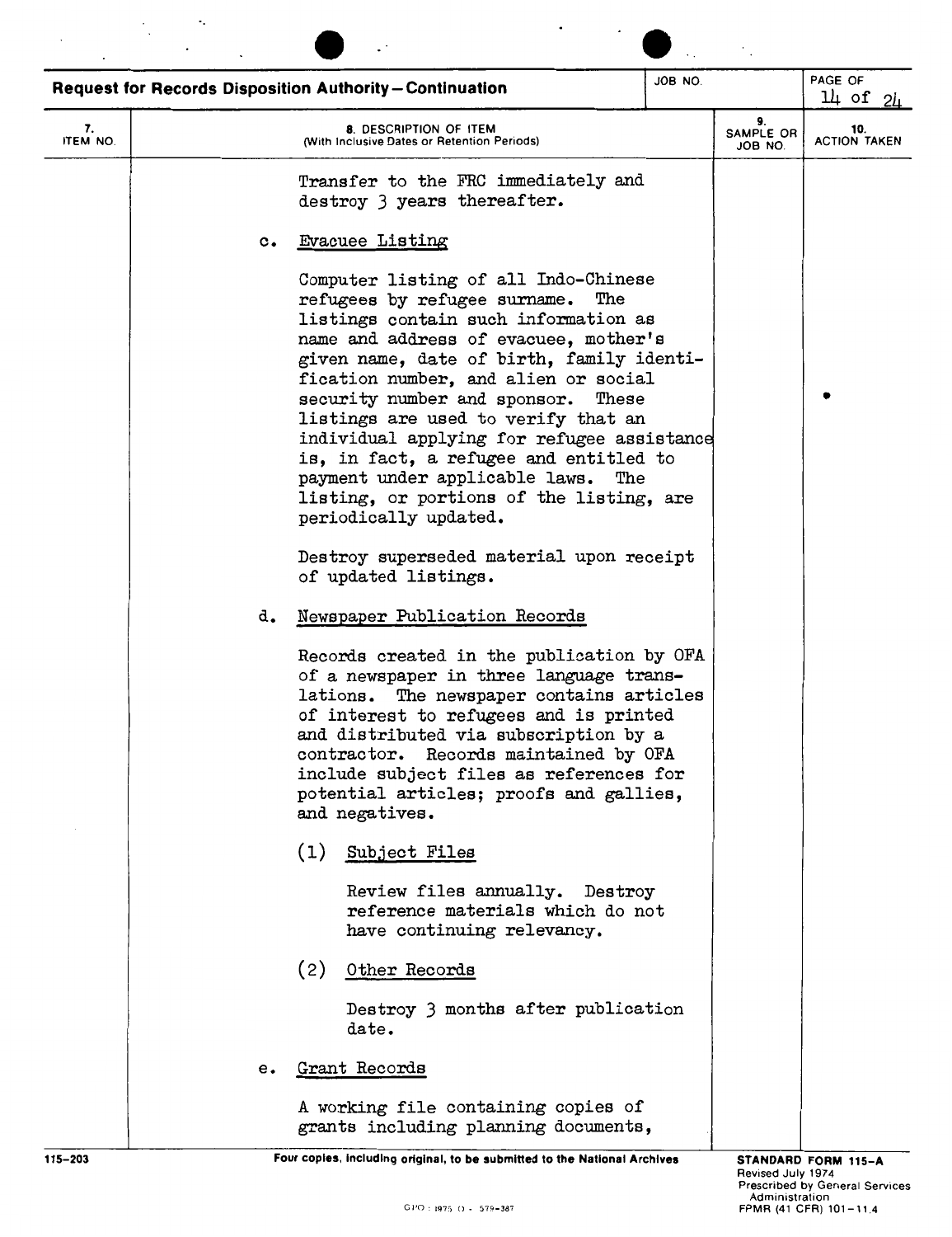| 9.<br>7.<br><b>8. DESCRIPTION OF ITEM</b><br>SAMPLE OR<br>ITEM NO.<br>(With Inclusive Dates or Retention Periods)<br>JOB NO.<br>Federal Register notices, memorandums,<br>technical evaluation reports, periodic<br>reports, financial advisory reports,<br>budget negotiations, award notices, and<br>similar records. These files document<br>grants related to Indo-Chinese refugee pro-<br>grams and are maintained for reference<br>purposes. Record copies of grants are<br>maintained by OMBP.<br>Destroy 2 years after termination or<br>completion of grant.<br>3. U.S. Repatriate Program<br>Case files, in alphabetical order by surname,<br>on U.S. citizens who receive public assistance<br>while returning from abroad because of desti-<br>tution, illness or a crisis such as war,<br>threat of war or invasion. The case files<br>contain correspondence with HEW regional<br>offices, the Department of State, public and<br>private welfare agencies, relatives of the<br>repatriates, and others.<br>Transfer to the FRC 1 year after termination<br>Destroy after 5 years' after trunication<br>of collection efforts.<br>retention in the FRC.<br>State Plan Records<br>Е.<br>Record copies of approved State plans materials sub-<br>mitted by each State, territory and possession per-<br>taining to State administration of public assistance<br>grants-in-aid programs. The files contain copies of<br>State laws, Attorney Generals' opinions, approved<br>assistance plans developed by the States, formal<br>transmittals, plans maintenance data, and related<br>material. As portions of the plans are changed, the<br>superseded materials are withdrawn and filed as<br>obsolete material in the same order as filed in the<br>State plan. For each State, there is the current<br>plan material and earlier material showing its<br>evolution. This file is basic for a study of the<br>operations of the public assistance program in the<br>States. These materials may be required as evidence<br>in payment litigation cases of Federal-State agree- | PAGE OF             |  | JOB NO. | <b>Request for Records Disposition Authority-Continuation</b> |             |
|----------------------------------------------------------------------------------------------------------------------------------------------------------------------------------------------------------------------------------------------------------------------------------------------------------------------------------------------------------------------------------------------------------------------------------------------------------------------------------------------------------------------------------------------------------------------------------------------------------------------------------------------------------------------------------------------------------------------------------------------------------------------------------------------------------------------------------------------------------------------------------------------------------------------------------------------------------------------------------------------------------------------------------------------------------------------------------------------------------------------------------------------------------------------------------------------------------------------------------------------------------------------------------------------------------------------------------------------------------------------------------------------------------------------------------------------------------------------------------------------------------------------------------------------------------------------------------------------------------------------------------------------------------------------------------------------------------------------------------------------------------------------------------------------------------------------------------------------------------------------------------------------------------------------------------------------------------------------------------------------------------------------------------------------------------------------------------------------|---------------------|--|---------|---------------------------------------------------------------|-------------|
|                                                                                                                                                                                                                                                                                                                                                                                                                                                                                                                                                                                                                                                                                                                                                                                                                                                                                                                                                                                                                                                                                                                                                                                                                                                                                                                                                                                                                                                                                                                                                                                                                                                                                                                                                                                                                                                                                                                                                                                                                                                                                              | 15 of 24<br>10.     |  |         |                                                               |             |
|                                                                                                                                                                                                                                                                                                                                                                                                                                                                                                                                                                                                                                                                                                                                                                                                                                                                                                                                                                                                                                                                                                                                                                                                                                                                                                                                                                                                                                                                                                                                                                                                                                                                                                                                                                                                                                                                                                                                                                                                                                                                                              | <b>ACTION TAKEN</b> |  |         |                                                               |             |
| ments on services to be provided by the States.                                                                                                                                                                                                                                                                                                                                                                                                                                                                                                                                                                                                                                                                                                                                                                                                                                                                                                                                                                                                                                                                                                                                                                                                                                                                                                                                                                                                                                                                                                                                                                                                                                                                                                                                                                                                                                                                                                                                                                                                                                              |                     |  |         |                                                               | $115 - 203$ |

 $\overline{\phantom{a}}$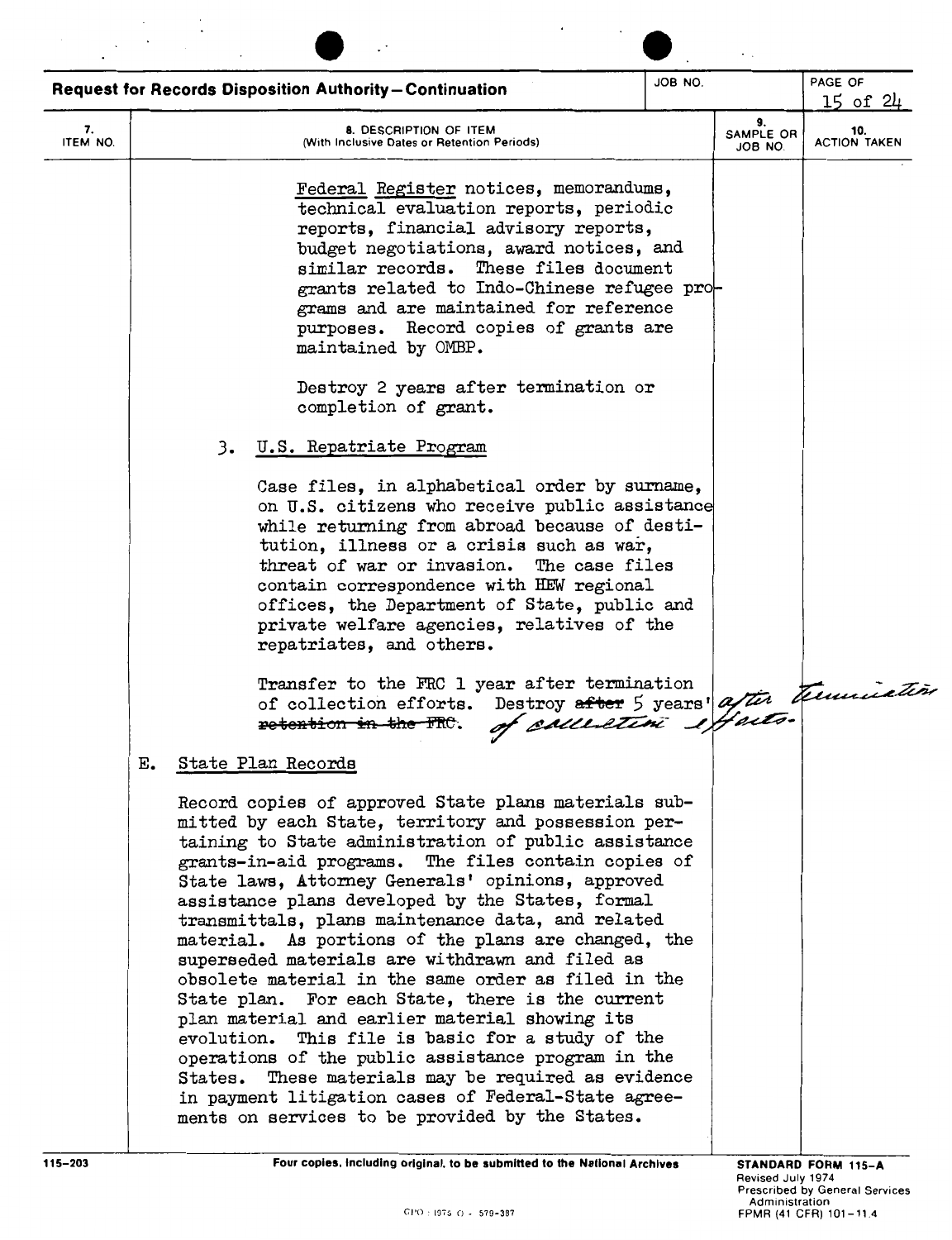|                |    |       | <b>Request for Records Disposition Authority-Continuation</b>                                                                                                                                                                                                                                                                                                                                                                    | JOB NO. |                            | PAGE OF<br>16 of 24        |
|----------------|----|-------|----------------------------------------------------------------------------------------------------------------------------------------------------------------------------------------------------------------------------------------------------------------------------------------------------------------------------------------------------------------------------------------------------------------------------------|---------|----------------------------|----------------------------|
| 7.<br>ITEM NO. |    |       | 8. DESCRIPTION OF ITEM<br>(With Inclusive Dates or Retention Periods)                                                                                                                                                                                                                                                                                                                                                            |         | 9.<br>SAMPLE OR<br>JOB NO. | 10.<br><b>ACTION TAKEN</b> |
|                |    | ı.    | State Plan Material                                                                                                                                                                                                                                                                                                                                                                                                              |         |                            |                            |
|                |    |       | Transfer to the FRC 10 years after obsolete or<br>superseded. Destroy after a total 20 years' reten-<br>tion.                                                                                                                                                                                                                                                                                                                    |         |                            |                            |
|                |    | 2.    | Duplicate or Loan Set of State Plans                                                                                                                                                                                                                                                                                                                                                                                             |         |                            |                            |
|                |    |       | Dispose of obsolete duplicate plan materials<br>2 years after they are superseded.                                                                                                                                                                                                                                                                                                                                               |         |                            |                            |
|                |    | 3.    | Control Forms                                                                                                                                                                                                                                                                                                                                                                                                                    |         |                            |                            |
|                |    |       | Close out file at the end of each calendar year.<br>Transfer to the FRC 10 years thereafter. Destroy<br>after a total 20 years' retention.                                                                                                                                                                                                                                                                                       |         |                            |                            |
|                |    | 4.    | Other Materials                                                                                                                                                                                                                                                                                                                                                                                                                  |         |                            |                            |
|                |    |       | Transfer to the FRC when 10 years old. Destroy<br>after 20 years' retention.                                                                                                                                                                                                                                                                                                                                                     |         |                            |                            |
|                | F. |       | State Compliance Cases                                                                                                                                                                                                                                                                                                                                                                                                           |         |                            |                            |
|                |    |       | Record copies of cases involving formal administrative<br>actions pertaining to State plans which are disapproved<br>or any State practices or procedures which are not in<br>conformance with Federal provisions.<br>Documents in<br>case files include correspondence, briefs, notes,<br>hearing transcripts, and related background materials.<br>Federal funds may be reduced or terminated as the<br>result of the hearing. |         |                            |                            |
|                |    | case. | Transfer to the FRC 3 years after resolution of the<br>Destroy He years thereafter. residentine.                                                                                                                                                                                                                                                                                                                                 |         |                            |                            |
|                | G. |       | State Financial Records                                                                                                                                                                                                                                                                                                                                                                                                          |         |                            |                            |
|                |    |       | 1. Budget Projection Files                                                                                                                                                                                                                                                                                                                                                                                                       |         |                            |                            |
|                |    |       | Quarterly Financial Plans<br>a.                                                                                                                                                                                                                                                                                                                                                                                                  |         |                            |                            |
|                |    |       | Form SRS-0A-25A, State Agency Quarterly<br>Statement of Financial Plans, or its<br>equivalent, submitted by the States to OFA.<br>These forms contain budget requests and<br>projections for eight quarters (two fiscal<br>years) and are used to prepare OFA budget<br>submissions to SSA for State payments and also                                                                                                           |         |                            |                            |

**115-203** Four copies, including original, to be submitted to the National Archives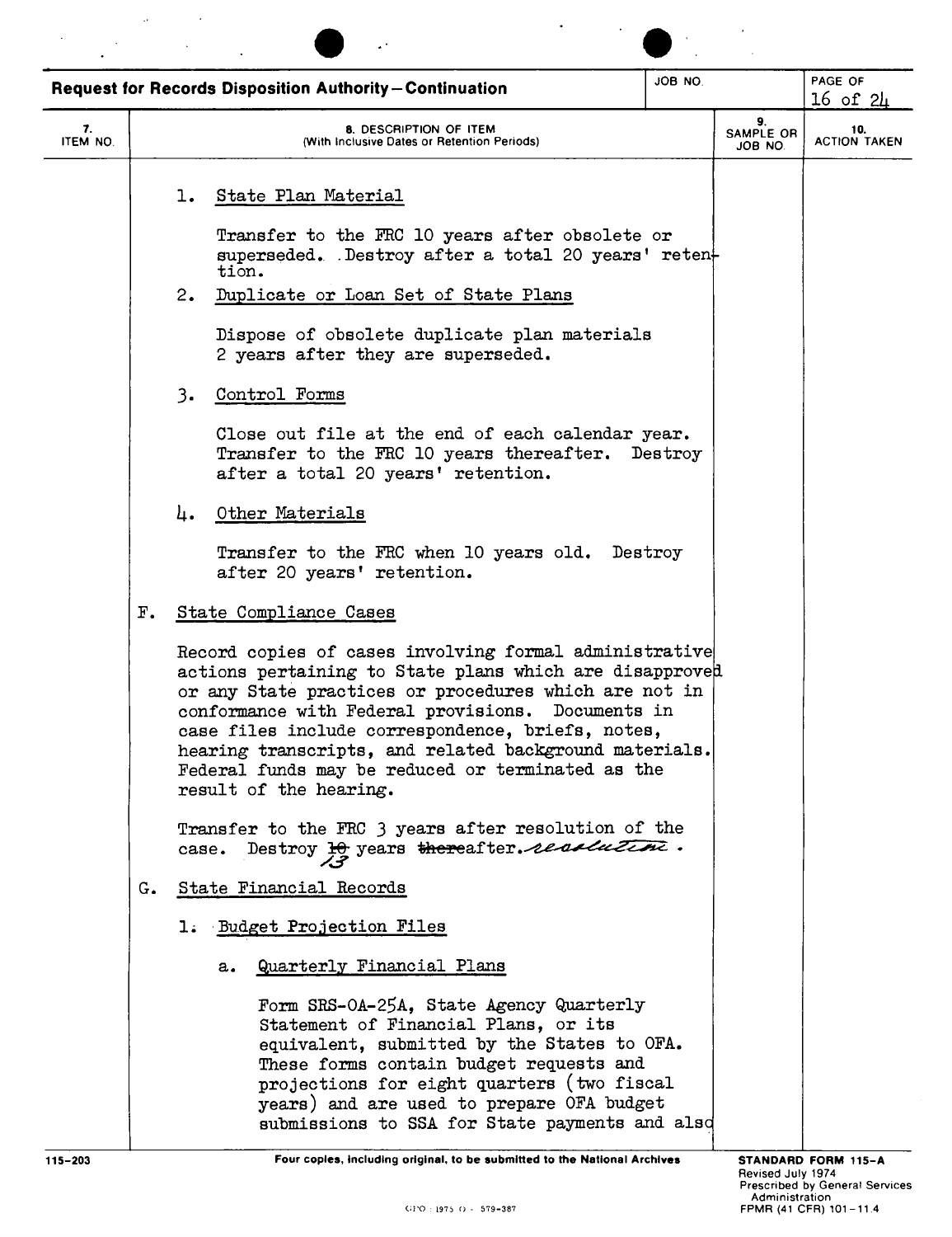|                |                | <b>Request for Records Disposition Authority-Continuation</b>                                                                                                                                                                                                                                                                                                                                                                                                                                                                                                                                 | JOB NO. |                            | PAGE OF<br>17 of $24$                                 |
|----------------|----------------|-----------------------------------------------------------------------------------------------------------------------------------------------------------------------------------------------------------------------------------------------------------------------------------------------------------------------------------------------------------------------------------------------------------------------------------------------------------------------------------------------------------------------------------------------------------------------------------------------|---------|----------------------------|-------------------------------------------------------|
| 7.<br>ITEM NO. |                | 8. DESCRIPTION OF ITEM<br>(With Inclusive Dates or Retention Periods)                                                                                                                                                                                                                                                                                                                                                                                                                                                                                                                         |         | 9.<br>SAMPLE OR<br>JOB NO. | 10.<br><b>ACTION TAKEN</b>                            |
|                |                | trend analysis purposes. Information on the<br>form includes budget figures for maintenance<br>assistance by program (AFDC, emergency<br>assistance, State and local assistance, and<br>State and local training). Also included are<br>memorandums of analysis of the budget figures<br>performed by the regions and related background<br>documents. These documents are filed by State.<br>Close off file at the end of each budget year.<br>Destroy $5$ years thereafter.                                                                                                                 |         |                            |                                                       |
|                | b.             | Budget Submission Files<br>Case files by budget year containing documenta-<br>tion on OFA's budget submission to SSA for<br>AFDC and related programs. Also included in<br>the files are copies of documents on agency<br>and congressional budget submission for AFDC<br>Documents in the file consist of<br>programs.<br>schedules, tables, narratives, justifications,<br>and supporting documentation. These records<br>may be used for appeal of authorized funds<br>and historical reference purposes for future<br>budget submissions.                                                 |         |                            |                                                       |
|                |                | Close off file at the end of each budget<br>year. Destroy 5 years thereafter.                                                                                                                                                                                                                                                                                                                                                                                                                                                                                                                 |         |                            |                                                       |
|                | $\mathbf{c}$ . | Quarterly Report to Congress<br>A quarterly report, A Report to the Senate<br>Appropriations Committee on the Status of<br>Fund Requirements for the Public Assistance<br>Program for FY, submitted to Congress on<br>the status of budget projections and expend-<br>itures for public assistance programs.<br>Information on the reports consists of<br>program-by-program summaries of estimates<br>and comparison of State estimates and revised<br>requirements. The report also includes<br>narrative budget information and information<br>on grants.<br>Destroy after 3 years. Melter |         |                            |                                                       |
| 115-203        |                | Four copies, including original, to be submitted to the National Archives                                                                                                                                                                                                                                                                                                                                                                                                                                                                                                                     |         | Revised July 1974          | STANDARD FORM 115-A<br>Prescribed by General Services |

 $\mathbb{R}^2$ 

 $\mathcal{F}^{\text{max}}_{\text{max}}$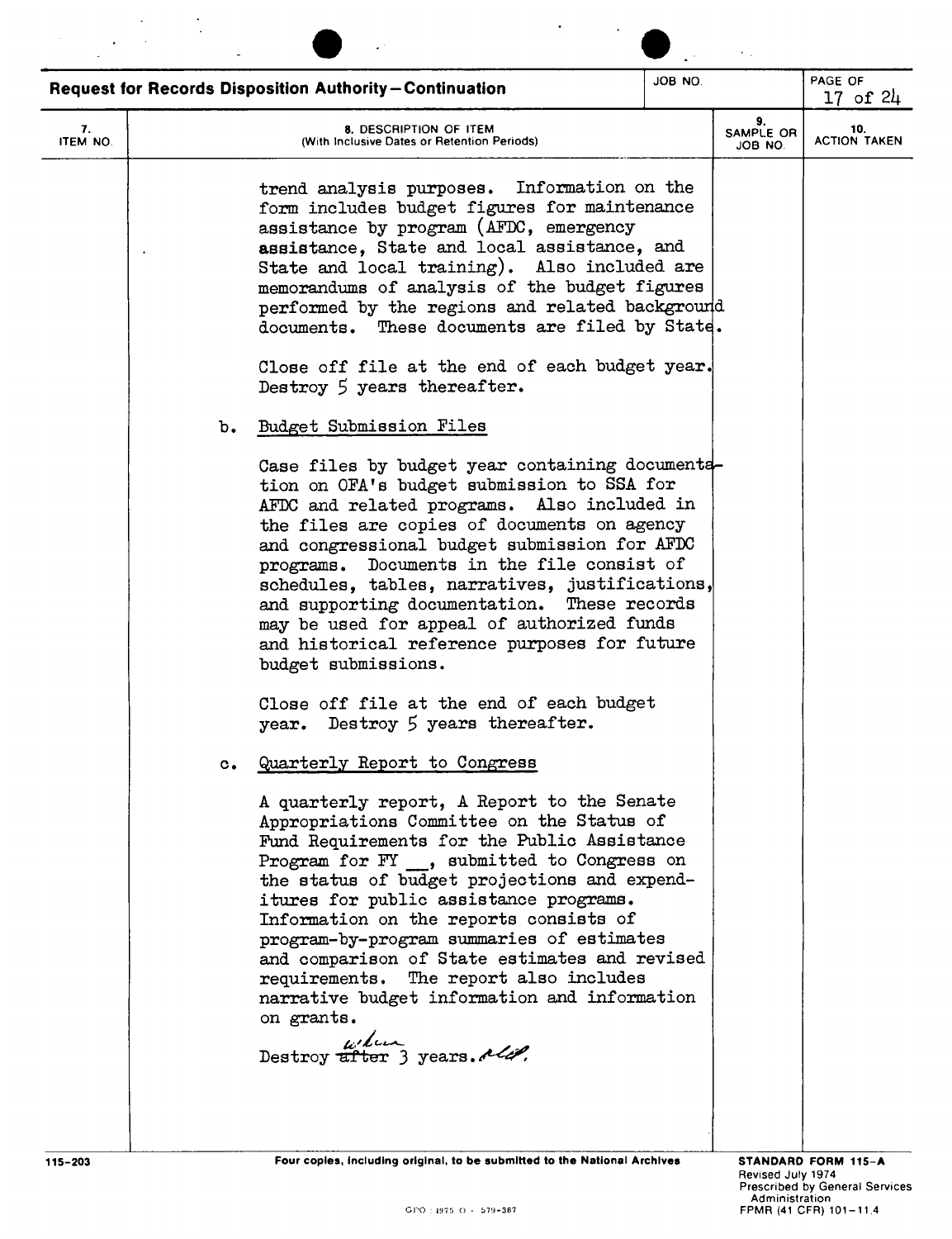|                |    | <b>Request for Records Disposition Authority-Continuation</b>                                                                                                                                                                                                                                                                                                                                                                                                                                                                                                                                                                                                                                                                                                                                                                                                                                                                                                                                                                                                                                                                                                             | JOB NO.     |                            | PAGE OF<br>$18$ of $24$    |
|----------------|----|---------------------------------------------------------------------------------------------------------------------------------------------------------------------------------------------------------------------------------------------------------------------------------------------------------------------------------------------------------------------------------------------------------------------------------------------------------------------------------------------------------------------------------------------------------------------------------------------------------------------------------------------------------------------------------------------------------------------------------------------------------------------------------------------------------------------------------------------------------------------------------------------------------------------------------------------------------------------------------------------------------------------------------------------------------------------------------------------------------------------------------------------------------------------------|-------------|----------------------------|----------------------------|
| 7.<br>ITEM NO. |    | 8. DESCRIPTION OF ITEM<br>(With Inclusive Dates or Retention Periods)                                                                                                                                                                                                                                                                                                                                                                                                                                                                                                                                                                                                                                                                                                                                                                                                                                                                                                                                                                                                                                                                                                     |             | 9.<br>SAMPLE OR<br>JOB NO. | 10.<br><b>ACTION TAKEN</b> |
|                | 2. | State Grant Administration Records                                                                                                                                                                                                                                                                                                                                                                                                                                                                                                                                                                                                                                                                                                                                                                                                                                                                                                                                                                                                                                                                                                                                        |             |                            |                            |
|                | а. | State Grant Files                                                                                                                                                                                                                                                                                                                                                                                                                                                                                                                                                                                                                                                                                                                                                                                                                                                                                                                                                                                                                                                                                                                                                         |             |                            |                            |
|                |    | Files maintained by State and fiscal year<br>showing State quarterly expenditures of<br>budgeted Federal monies. The files contain<br>regional recommendations on amounts to be<br>paid to States for expenditures and supporting<br>documentation; budget estimates; trend analysis;<br>quarterly statements; and other related records.<br>These records are retained for reference and<br>may be needed as supporting documentation in<br>State appeals or litigation initiated by<br>States to recover additional funds. There is<br>no statute of limitations regarding Federal<br>payment of State expenditures and litigation<br>cases may be retroactive.                                                                                                                                                                                                                                                                                                                                                                                                                                                                                                         |             |                            |                            |
|                | b. | Close out file at the end of the budget year.<br>Transfer to the FRC 5 years thereafter.<br>Destroy after a total 20 years' retention.<br>When 20 yrs.<br>Grant Computation Files                                                                                                                                                                                                                                                                                                                                                                                                                                                                                                                                                                                                                                                                                                                                                                                                                                                                                                                                                                                         |             |                            |                            |
|                |    | Files maintained in State order containing<br>payment forms and supporting documentation for<br>the payment of monies for State expenditures<br>under the AFDC program. Documents in the file<br>include copies of grant awards letters for-<br>warded to the State containing awarded amounts;<br>Forms SRS-0A-41, Statement of Maintenance<br>Assistance Expenditures; Form SRS-OFM-65.<br>Quarterly Estimates of Expenditures; Form<br>SF-424, Federal Assistance; Form SSA-3751,<br>Computation of Amounts for Public Assistance<br>Grants Under Title IV.A of the Social Security<br>Act; Form SSA-3752, Computation of Amounts for<br>Public Assistance Grants Under Titles I, X,<br>XIV, and XVI of the Social Security Act; Form<br>SSA-3753, Accounting Data for Income Security<br>Grants Under Titles I, X, XIV, and XVI of the<br>Social Security Act; Form SSA-3754, Accounting<br>Data for Income Security Grants Under Title<br>IV.A of the Social Security Act; quarterly<br>statements of expenditures for States using<br>single letter of credit; and maintenance<br>assistance program exhibit pages.<br>are maintained for reference purposes and as | These files |                            |                            |

Revised July 1974<br>Prescribed by General Services<br>Administration (41 CFR) 101–11.4<br>FPMR (41 CFR) 101–11.4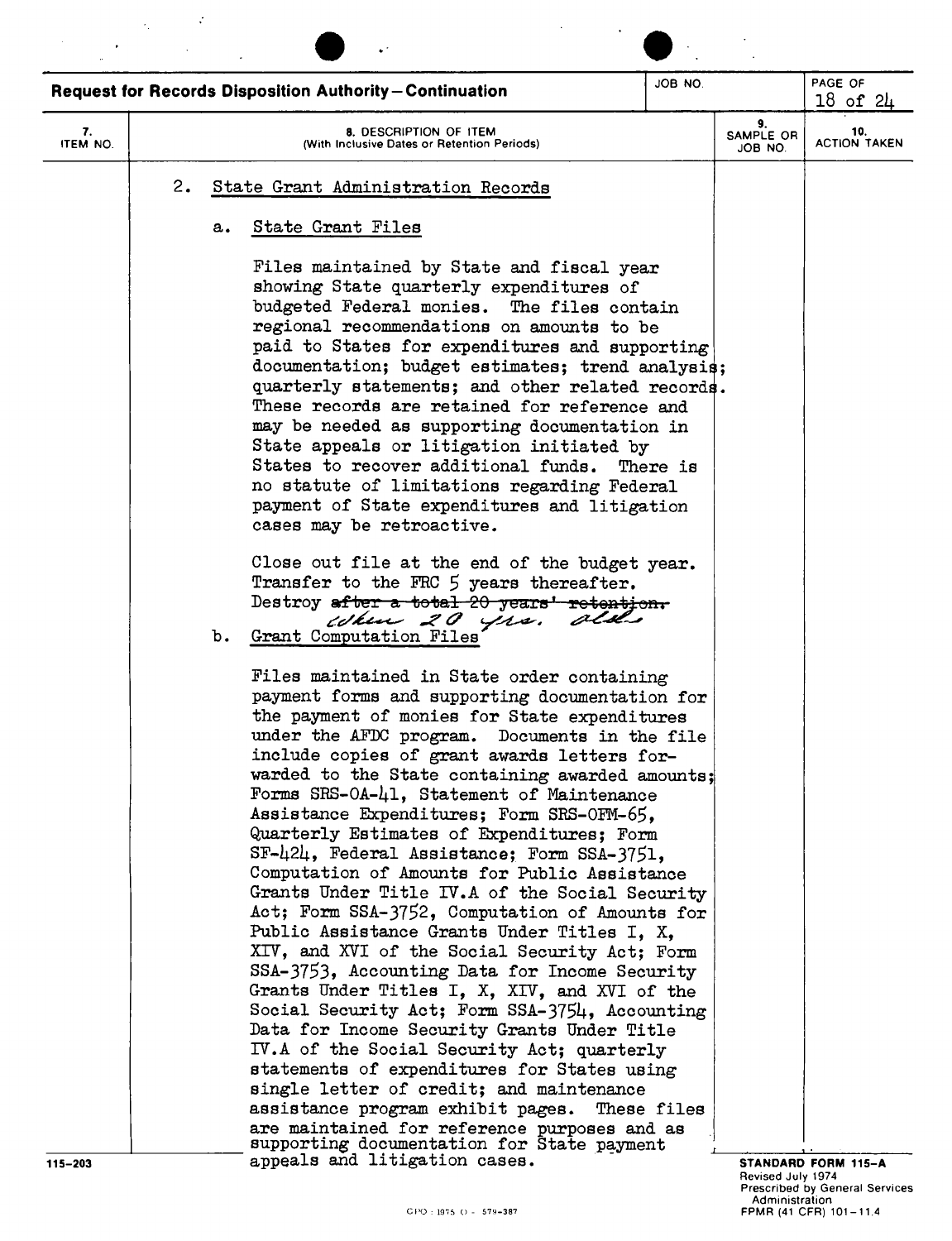|                |    | <b>Request for Records Disposition Authority-Continuation</b>                                                                                                                                                                                                                                                                                                                                                                                                                                                                            | JOB NO. |                            | PAGE OF<br>19 of 24                                             |
|----------------|----|------------------------------------------------------------------------------------------------------------------------------------------------------------------------------------------------------------------------------------------------------------------------------------------------------------------------------------------------------------------------------------------------------------------------------------------------------------------------------------------------------------------------------------------|---------|----------------------------|-----------------------------------------------------------------|
| 7.<br>ITEM NO. |    | 8. DESCRIPTION OF ITEM<br>(With Inclusive Dates or Retention Periods)                                                                                                                                                                                                                                                                                                                                                                                                                                                                    |         | 9.<br>SAMPLE OR<br>JOB NO. | 10.<br><b>ACTION TAKEN</b>                                      |
|                |    | Close out file at the end of the budget year.<br>Transfer to the FRC 5 years thereafter.<br>Destroy after a total 20 years' retention.                                                                                                                                                                                                                                                                                                                                                                                                   |         |                            |                                                                 |
|                |    | Deferral and Disallowance Files<br>$\mathbf{c}$ .                                                                                                                                                                                                                                                                                                                                                                                                                                                                                        |         |                            |                                                                 |
|                |    | Files maintained in State order documenting<br>the deferral or disallowance of State-submitted<br>expenditures. Expenditure items generally are<br>disallowed because the items are not covered<br>under the Social Security Act or regulations.<br>Deferral or disallowance actions may be<br>appealed and can result in litigation for<br>recovery of funds. Contents of the files<br>include regional office review reports and<br>recommendations, correspondence with States<br>and internal correspondence and related<br>records. |         |                            |                                                                 |
|                |    | Close out files at the end of the budget<br>year. Transfer to the FRC 5 years there-<br>after. Destroy after a total 20 years'<br>retention.                                                                                                                                                                                                                                                                                                                                                                                             |         |                            |                                                                 |
|                | н. | Audit Liaison Files                                                                                                                                                                                                                                                                                                                                                                                                                                                                                                                      |         |                            |                                                                 |
|                |    | Records relating to both management and financial<br>audits of State agency operations, including notifi-<br>cations of forthcoming audits, nonrecord copies of<br>draft and final reports, comments on findings and<br>recommendations, replies to the General Accounting<br>Office and HEW audit agencies and reports on statute<br>of implementation and recommendations. Official<br>audit liaison files are maintained by the Office of<br>Evaluation.                                                                              |         |                            |                                                                 |
|                |    | Place in an inactive file after final SSA action on<br>the audit report. Cut off inactive file at the end<br>of the calendar year and destroy 2 years thereafter.                                                                                                                                                                                                                                                                                                                                                                        |         |                            |                                                                 |
|                | 1. | State Reference Books                                                                                                                                                                                                                                                                                                                                                                                                                                                                                                                    |         |                            |                                                                 |
|                |    | Reference books maintained in binders by State in<br>chronological order containing such items as copies<br>of State-submitted correspondence; internal memoran-<br>dums; congressional correspondence; regional corre-<br>spondence; administrative review reports of State<br>practices conducted by regional personnel; emergency<br>assistance requests; and policy interpretation                                                                                                                                                   |         |                            |                                                                 |
| $115 - 203$    |    | Four copies, including original, to be submitted to the National Archives                                                                                                                                                                                                                                                                                                                                                                                                                                                                |         | Revised July 1974          | STANDARD FORM 115-A                                             |
|                |    | $GPO - 1975$ $O = 579 - 387$                                                                                                                                                                                                                                                                                                                                                                                                                                                                                                             |         | Administration             | <b>Prescribed by General Services</b><br>FPMR (41 CFR) 101-11.4 |

 $\ddot{\cdot}$ 

 $\ddot{\phantom{a}}$  .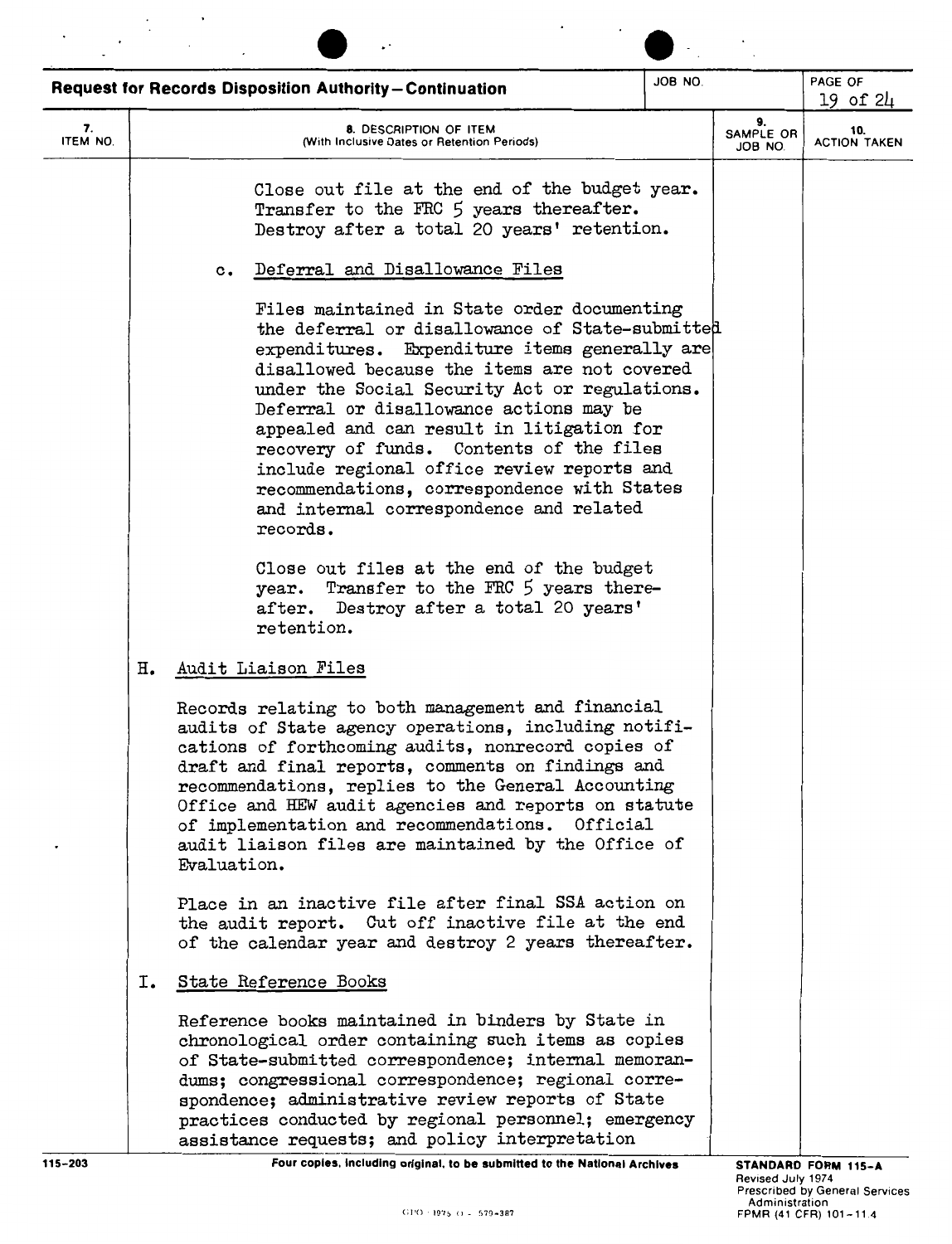|                |    | <b>Request for Records Disposition Authority-Continuation</b>                                                                                                                                                                                                                                                                                                                                                                                                                                                                                                                                                                                                                                                                                                                                                                                                                                                                                                                                                                                                                                  | JOB NO.     |                            | PAGE OF<br><u>20 of 24</u> |
|----------------|----|------------------------------------------------------------------------------------------------------------------------------------------------------------------------------------------------------------------------------------------------------------------------------------------------------------------------------------------------------------------------------------------------------------------------------------------------------------------------------------------------------------------------------------------------------------------------------------------------------------------------------------------------------------------------------------------------------------------------------------------------------------------------------------------------------------------------------------------------------------------------------------------------------------------------------------------------------------------------------------------------------------------------------------------------------------------------------------------------|-------------|----------------------------|----------------------------|
| 7.<br>ITEM NO. |    | <b>8. DESCRIPTION OF ITEM</b><br>(With Inclusive Dates or Retention Periods)                                                                                                                                                                                                                                                                                                                                                                                                                                                                                                                                                                                                                                                                                                                                                                                                                                                                                                                                                                                                                   |             | 9.<br>SAMPLE OR<br>JOB NO. | 10.<br><b>ACTION TAKEN</b> |
|                |    | The books serve as reference tools for any<br>questions.<br>action or information that relates to a particular<br>State. Policy documents are duplicated in policy<br>files. The binders contain documents from the 1960's<br>to date.                                                                                                                                                                                                                                                                                                                                                                                                                                                                                                                                                                                                                                                                                                                                                                                                                                                         |             |                            |                            |
|                |    | Close off binders at the end of each calendar year.<br>Hold 3 additional years and transfer to the FRC.<br>Destroy after a total 10 years' retention.<br>wen<br>olk.                                                                                                                                                                                                                                                                                                                                                                                                                                                                                                                                                                                                                                                                                                                                                                                                                                                                                                                           |             |                            |                            |
|                | J. | Evaluation and Research Records                                                                                                                                                                                                                                                                                                                                                                                                                                                                                                                                                                                                                                                                                                                                                                                                                                                                                                                                                                                                                                                                |             |                            |                            |
|                |    | Management Initiative Tracking System (MITS) Files<br>ı.                                                                                                                                                                                                                                                                                                                                                                                                                                                                                                                                                                                                                                                                                                                                                                                                                                                                                                                                                                                                                                       |             |                            |                            |
|                |    | A manual tracking system used to identify and<br>track the status of administrative and program<br>management work objectives of OFA components.<br>Records include narrative submissions, charts,<br>progress and status reports received from OFA<br>organizations.                                                                                                                                                                                                                                                                                                                                                                                                                                                                                                                                                                                                                                                                                                                                                                                                                          |             |                            |                            |
|                |    | Destroy 6 years after completion of management<br>objective.                                                                                                                                                                                                                                                                                                                                                                                                                                                                                                                                                                                                                                                                                                                                                                                                                                                                                                                                                                                                                                   |             |                            |                            |
|                |    | 2.<br>Research and Demonstration Project Files                                                                                                                                                                                                                                                                                                                                                                                                                                                                                                                                                                                                                                                                                                                                                                                                                                                                                                                                                                                                                                                 |             |                            |                            |
|                |    | Files documenting projects which are Federal<br>grants (demonstration grants) to States who<br>volunteer to conduct study programs.<br>are filed by project (by State or contractor).<br>The files contain applications and correspondence,<br>notation of approval or disapproval, comments of<br>OFA components, copies of decision memorandums to<br>establish programs, progress reports, and final<br>project reports. Record copies are maintained<br>by the Office of Research and Statistics. Also<br>included in the files are records of disapproved<br>demonstration projects. Examples of recent<br>research and demonstration projects include a job<br>incentive project (Michigan utilization of private<br>employment agencies to place welfare recipients<br>in jobs); decision making logic tables (New York<br>project using decision logic tables for determining<br>eligibility for AFDC programs and amount of pay-<br>ment); and volunteer fuel allowance system (a<br>Michigan project involving direct payments to<br>utilities, by State, for program participants). | The records |                            |                            |

 $\hat{\mathcal{A}}$ 

 $\mathbb{R}^2$ 

 $\mathcal{L}^{\text{max}}_{\text{max}}$ 

 $\bar{\mathcal{A}}$ 

 $\frac{1}{\sqrt{2}}$ 

 $\frac{1}{2}$  ,  $\frac{1}{2}$ 

 $\bar{\mathcal{A}}$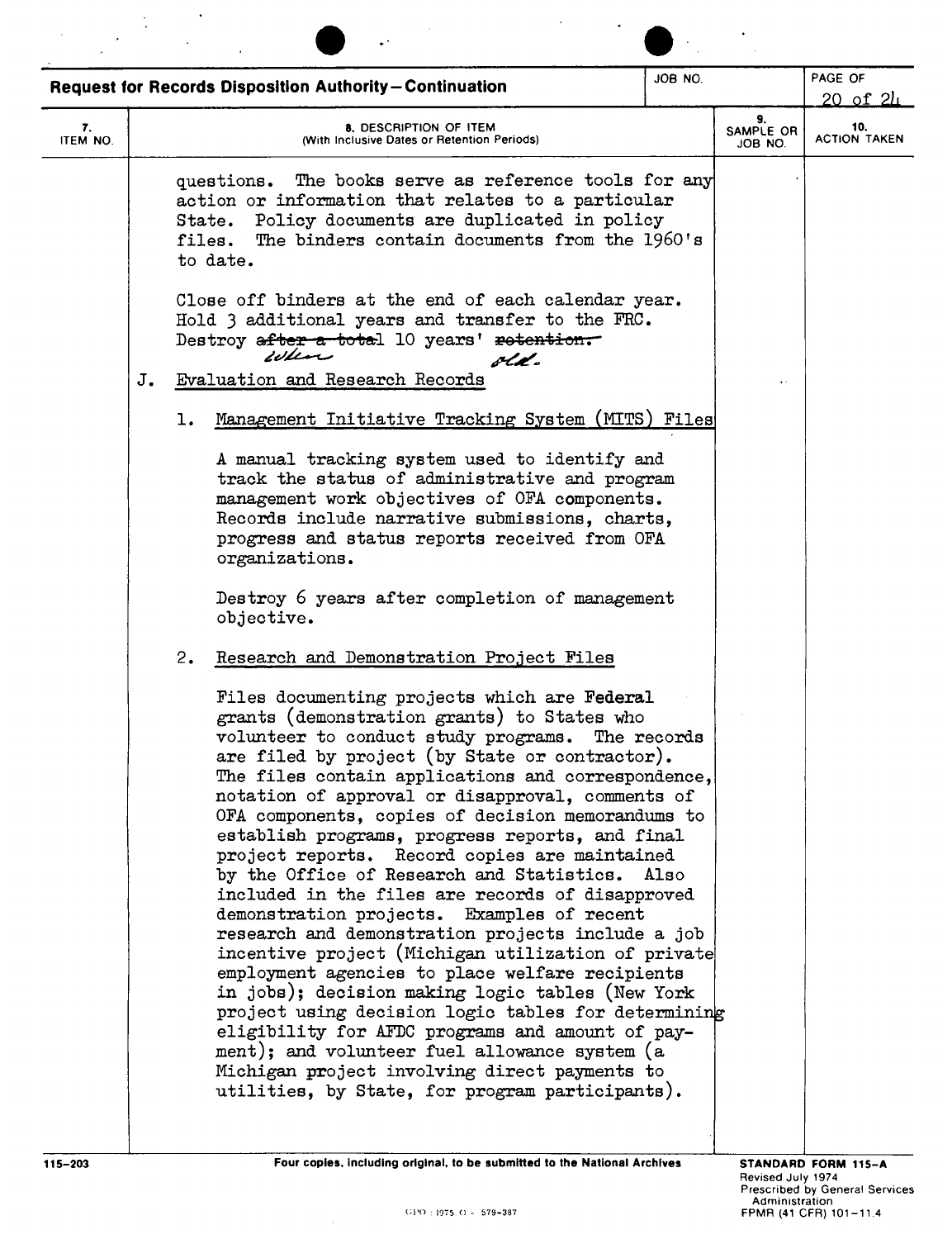| <b>Request for Records Disposition Authority-Continuation</b> |    |                                                                                                                                   |            |                                              |                                                                                                                                                         |  |                                                                                                                                                                                                                                                                                                                                                                                                                                                                                                                                                                                                                                                                                                                                                                                                                                   | JOB NO.                                                                                                                                                                                                                                                                          |                            | PAGE OF<br>$21$ of $24$ |
|---------------------------------------------------------------|----|-----------------------------------------------------------------------------------------------------------------------------------|------------|----------------------------------------------|---------------------------------------------------------------------------------------------------------------------------------------------------------|--|-----------------------------------------------------------------------------------------------------------------------------------------------------------------------------------------------------------------------------------------------------------------------------------------------------------------------------------------------------------------------------------------------------------------------------------------------------------------------------------------------------------------------------------------------------------------------------------------------------------------------------------------------------------------------------------------------------------------------------------------------------------------------------------------------------------------------------------|----------------------------------------------------------------------------------------------------------------------------------------------------------------------------------------------------------------------------------------------------------------------------------|----------------------------|-------------------------|
| 7.<br>ITEM NO.                                                |    |                                                                                                                                   |            |                                              | 8. DESCRIPTION OF ITEM<br>(With Inclusive Dates or Retention Periods)                                                                                   |  |                                                                                                                                                                                                                                                                                                                                                                                                                                                                                                                                                                                                                                                                                                                                                                                                                                   |                                                                                                                                                                                                                                                                                  | 9.<br>SAMPLE OR<br>JOB NO. | 10.                     |
|                                                               | K. | a.<br>b.<br>Publications Files<br>other related background materials.<br>Publications consist of the following:<br>ı.<br>2.<br>3. | (1)<br>(2) | Approved Projects<br>Final Report<br>report. | Destroy after 5 years. $d/d$ .<br>Other Documents<br>Disapproved Projects<br>astron after 5 years.<br>Maine and Washington.<br>with Dependent Children. |  | Destroy 2 years after receipt of final<br>Publications prepared by OFA components related to<br>the administrative and program aspects of AFDC and<br>other OFA administered assistance programs.<br>ments in the publications files include drafts;<br>proofs; gallies; OFA components' comments and input;<br>clearance comments; copies of published reports; and<br>on State practices in the administration of AFDC.<br>Examples of these publications include: Super-<br>visory Review of Case Actions, New Mexico;<br>New York and Pennsylvania; Photo ID's, New York;<br>with Dependent Children, an annual series of<br>istics and changes in State assistance plans.<br>Other publications such as Bendix Beneficiary<br>Data Exchange, Texas and Virginia Systems Docu-<br>mentation; WIN and You; and Aid to Families | Docu-<br>"How They Do It" series, a series of publications<br>Bank Distribution Systems for Assistance Payments.<br>and State Monitoring of Local Office Performance,<br>Characteristics of State Plans for Aid to Families<br>publications containing information on character- |                            | <b>ACTION TAKEN</b>     |
|                                                               |    | а.                                                                                                                                |            | Publications                                 |                                                                                                                                                         |  |                                                                                                                                                                                                                                                                                                                                                                                                                                                                                                                                                                                                                                                                                                                                                                                                                                   |                                                                                                                                                                                                                                                                                  |                            |                         |

 $\hat{\mathcal{A}}$ 

115-203 *Four copies, Including original, to be submitted to the National Archives* **STANDARD FORM 115-203**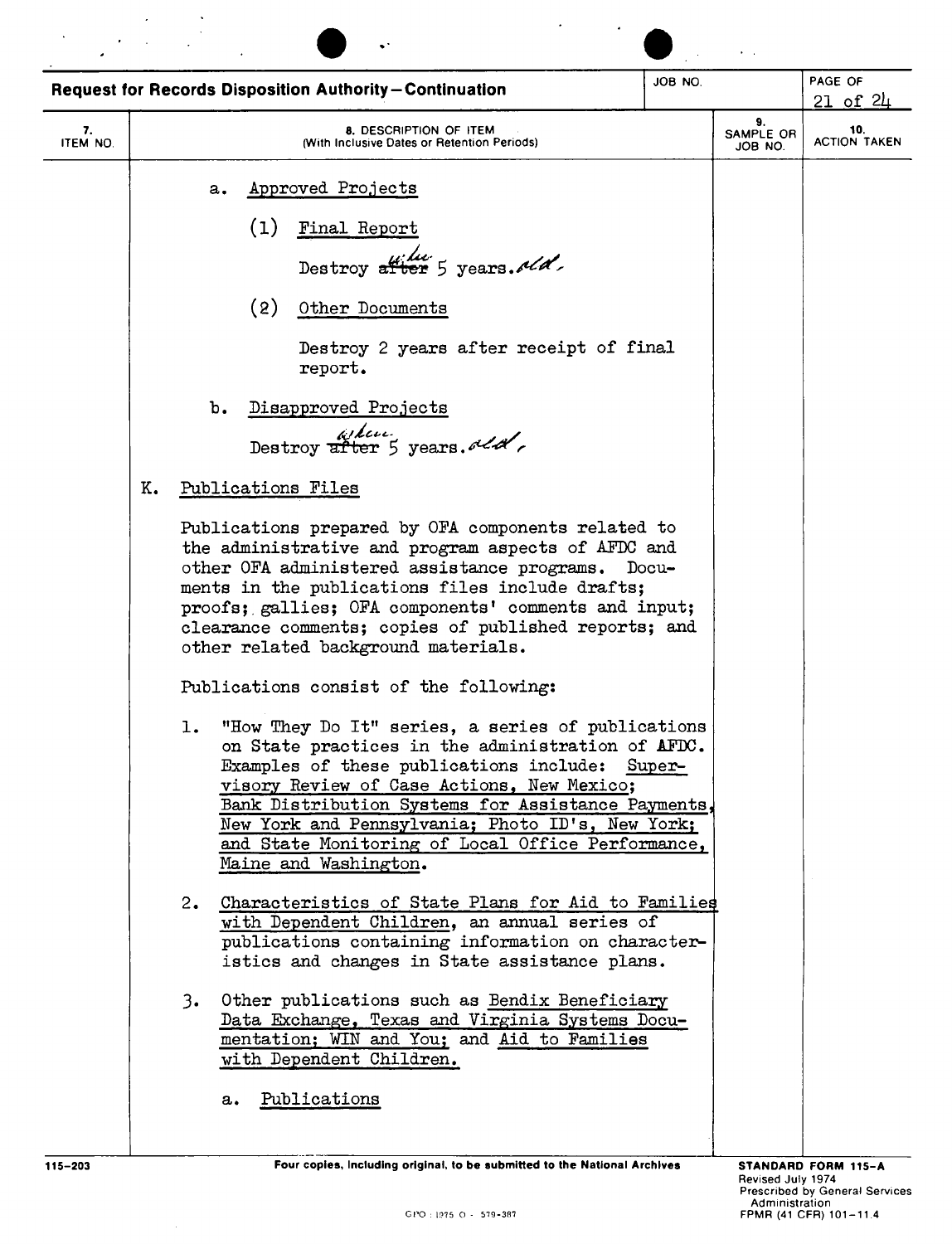|                |    |    |       |     | <b>Request for Records Disposition Authority-Continuation</b>                                                                                                                                                                                                                                                                                                                                                                                                                                                                                                                                                                                                                                                                                                                                                                      | JOB NO. |                            | PAGE OF<br>22 of 24        |
|----------------|----|----|-------|-----|------------------------------------------------------------------------------------------------------------------------------------------------------------------------------------------------------------------------------------------------------------------------------------------------------------------------------------------------------------------------------------------------------------------------------------------------------------------------------------------------------------------------------------------------------------------------------------------------------------------------------------------------------------------------------------------------------------------------------------------------------------------------------------------------------------------------------------|---------|----------------------------|----------------------------|
| 7.<br>ITEM NO. |    |    |       |     | <b>8. DESCRIPTION OF ITEM</b><br>(With Inclusive Dates or Retention Periods)                                                                                                                                                                                                                                                                                                                                                                                                                                                                                                                                                                                                                                                                                                                                                       |         | 9.<br>SAMPLE OR<br>JOB NO. | 10.<br><b>ACTION TAKEN</b> |
|                |    |    |       | (1) | Record Copy                                                                                                                                                                                                                                                                                                                                                                                                                                                                                                                                                                                                                                                                                                                                                                                                                        |         |                            |                            |
|                |    |    |       |     | Maintain record copy of each publication.<br>Close out file at the end of 5 years.<br>Transfer to the FRC 5 years thereafter elsel on the and offer to the National Archives.                                                                                                                                                                                                                                                                                                                                                                                                                                                                                                                                                                                                                                                      |         |                            |                            |
|                |    |    |       | (2) | Extra Copies                                                                                                                                                                                                                                                                                                                                                                                                                                                                                                                                                                                                                                                                                                                                                                                                                       |         |                            |                            |
|                |    |    |       |     | Destroy when superseded or obsolete.                                                                                                                                                                                                                                                                                                                                                                                                                                                                                                                                                                                                                                                                                                                                                                                               |         |                            |                            |
|                |    |    | b.    |     | Background Material                                                                                                                                                                                                                                                                                                                                                                                                                                                                                                                                                                                                                                                                                                                                                                                                                |         |                            |                            |
|                |    |    |       |     | Destroy 1 year after publication.                                                                                                                                                                                                                                                                                                                                                                                                                                                                                                                                                                                                                                                                                                                                                                                                  |         |                            |                            |
|                |    |    |       |     | III. MANAGEMENT SUPPORT AND SERVICES RECORDS                                                                                                                                                                                                                                                                                                                                                                                                                                                                                                                                                                                                                                                                                                                                                                                       |         |                            |                            |
|                | А. |    |       |     |                                                                                                                                                                                                                                                                                                                                                                                                                                                                                                                                                                                                                                                                                                                                                                                                                                    |         |                            |                            |
|                |    | ı. |       |     | Budget Estimate and Justification Files                                                                                                                                                                                                                                                                                                                                                                                                                                                                                                                                                                                                                                                                                                                                                                                            |         |                            |                            |
|                |    |    | year. |     | annually to the Office of Financial Resources<br>(OFR), OMBP, by each SSA bureau and office.<br>files are used in the preparation of the annual<br>SSA budget submission to HEW and the Office of<br>Management and Budget (OMB). Included are Forms<br>OAAD-413, Summary of Estimates for Personal<br>Services and Other Objects of Expenditure; OAAD-417,<br>Worksheet for Detail of Personal Services by Sub-<br>class; SSA-421, Summary of Estimates for Travel and<br>Transportation of Persons; SSA-422, Conferences<br>and Meetings; SSA-425, Summary of Estimates for<br>Transportation of Things; SSA-426, Summary of<br>Estimates for Rent, Communications, and Utilities<br>Services; SSA-427, Estimates for Rental of Space;<br>and equivalent or related documents.<br>Destroy 10 years after the close of the budget | The     |                            |                            |
|                |    | 2. |       |     | Travel Records<br>Retained copies of requests and authorizations<br>for employee travel and claims for reimbursement.<br>Included are Forms HEW-1, Travel Order; SF-1012,<br>Travel Voucher; SF-1038, Application and Account<br>for Advance of Funds; SF-1164, Claim for Reimburse-<br>ment for Expenditures on Official Business; or                                                                                                                                                                                                                                                                                                                                                                                                                                                                                             |         |                            |                            |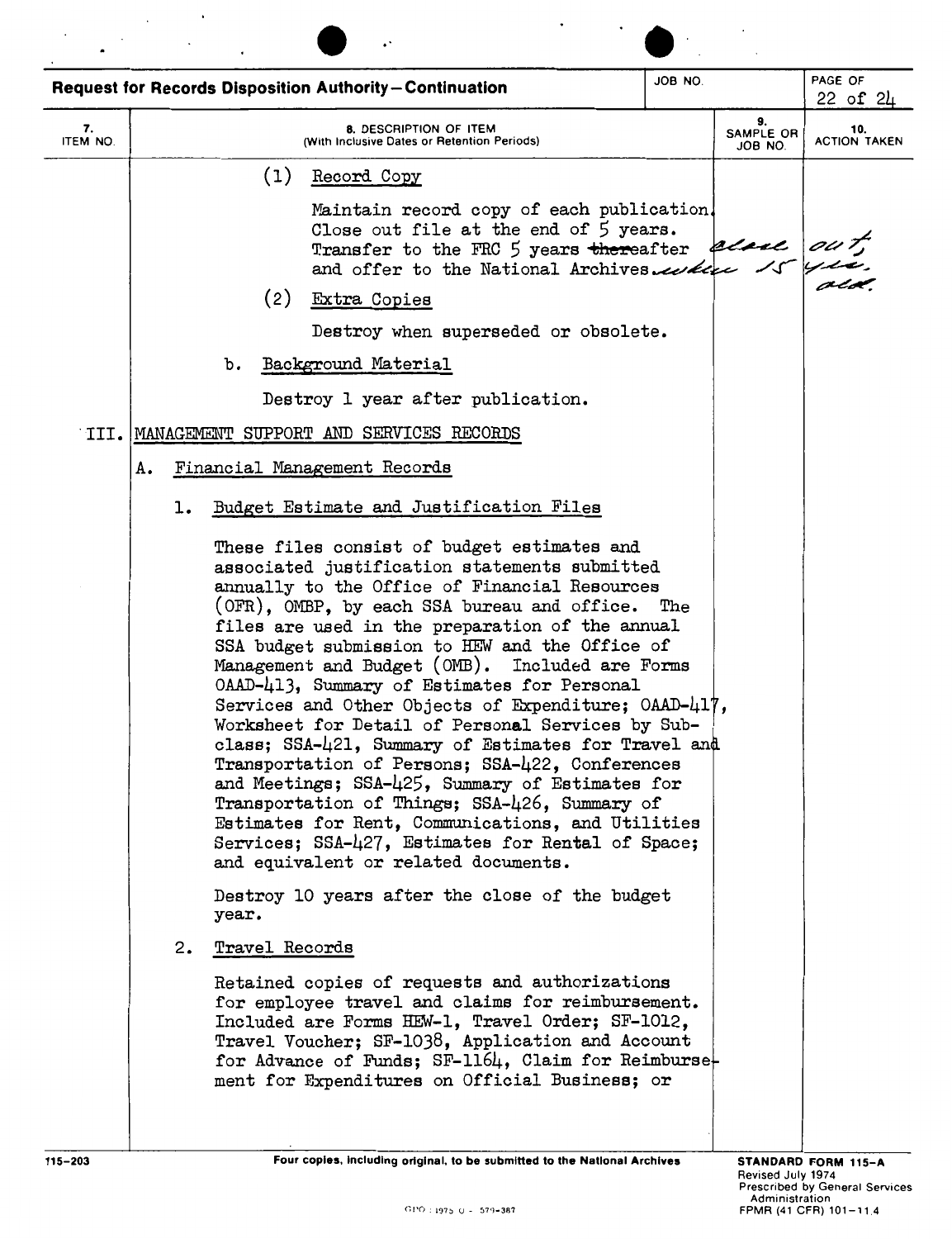|                |    |    | <b>Request for Records Disposition Authority-Continuation</b>                                                                                                                                                                                                                                                                                                                                                                                                                   | JOB NO.     |                            | PAGE OF<br>23 of $24$      |
|----------------|----|----|---------------------------------------------------------------------------------------------------------------------------------------------------------------------------------------------------------------------------------------------------------------------------------------------------------------------------------------------------------------------------------------------------------------------------------------------------------------------------------|-------------|----------------------------|----------------------------|
| 7.<br>ITEM NO. |    |    | 8. DESCRIPTION OF ITEM<br>(With Inclusive Dates or Retention Periods)                                                                                                                                                                                                                                                                                                                                                                                                           |             | 9.<br>SAMPLE OR<br>JOB NO. | 10.<br><b>ACTION TAKEN</b> |
|                |    |    | their equivalents. Also included are supporting<br>documents (receipts, schedules, etc.). Record<br>copies are retained by OMBP, OFR, for GAO site<br>audit purposes.                                                                                                                                                                                                                                                                                                           |             |                            |                            |
|                |    |    | Destroy after 2 years, except that records involving<br>a change of station should be destroyed after<br>3 years.                                                                                                                                                                                                                                                                                                                                                               |             |                            |                            |
|                |    | 3. | Schedule of Accrued Obligations                                                                                                                                                                                                                                                                                                                                                                                                                                                 |             |                            |                            |
|                |    |    | A report submitted three times a year to OFR,<br>OMBP, by each SSA bureau and office. It lists<br>actual expenditures year-to-date by object and<br>subobject class and contains projections for the<br>use of resources for the remainder of the year.<br>Included are Forms CO-0773 and CO-0773A, Schedule<br>of Accrued Obligations, or their equivalents.<br>The report is used in monitoring budget execution.<br>Destroy $\frac{u}{\text{after 1}}$ year. $\text{det}'$ , |             |                            |                            |
|                |    | 4. | Report of Estimated Obligations and Cost<br>Distribution                                                                                                                                                                                                                                                                                                                                                                                                                        |             |                            |                            |
|                |    |    | A monthly report submitted to OFR, OMBP, by each<br>SSA bureau and office.<br>It contains an estimate<br>of year-to-date expenditures through the current<br>month by object and subobject class.<br>Form SSA-180, Report of Estimated Obligations and<br>Cost Distribution, or its equivalent.                                                                                                                                                                                 | Included is |                            |                            |
|                |    |    | $\frac{\omega}{\omega}$ Destroy after 1 years let.                                                                                                                                                                                                                                                                                                                                                                                                                              |             |                            |                            |
|                | в. |    | Personnel Records                                                                                                                                                                                                                                                                                                                                                                                                                                                               |             |                            |                            |
|                |    | ı. | OFA Position Descriptions                                                                                                                                                                                                                                                                                                                                                                                                                                                       |             |                            |                            |
|                |    |    | Files containing documents which describe the<br>duties and responsibilities associated with given<br>positions for all OFA jobs. Included is Optional<br>Form 8, Position Description, or its equivalent.                                                                                                                                                                                                                                                                      |             |                            |                            |
|                |    |    | Destroy 1 year after position is abolished or<br>description is superseded.                                                                                                                                                                                                                                                                                                                                                                                                     |             |                            |                            |